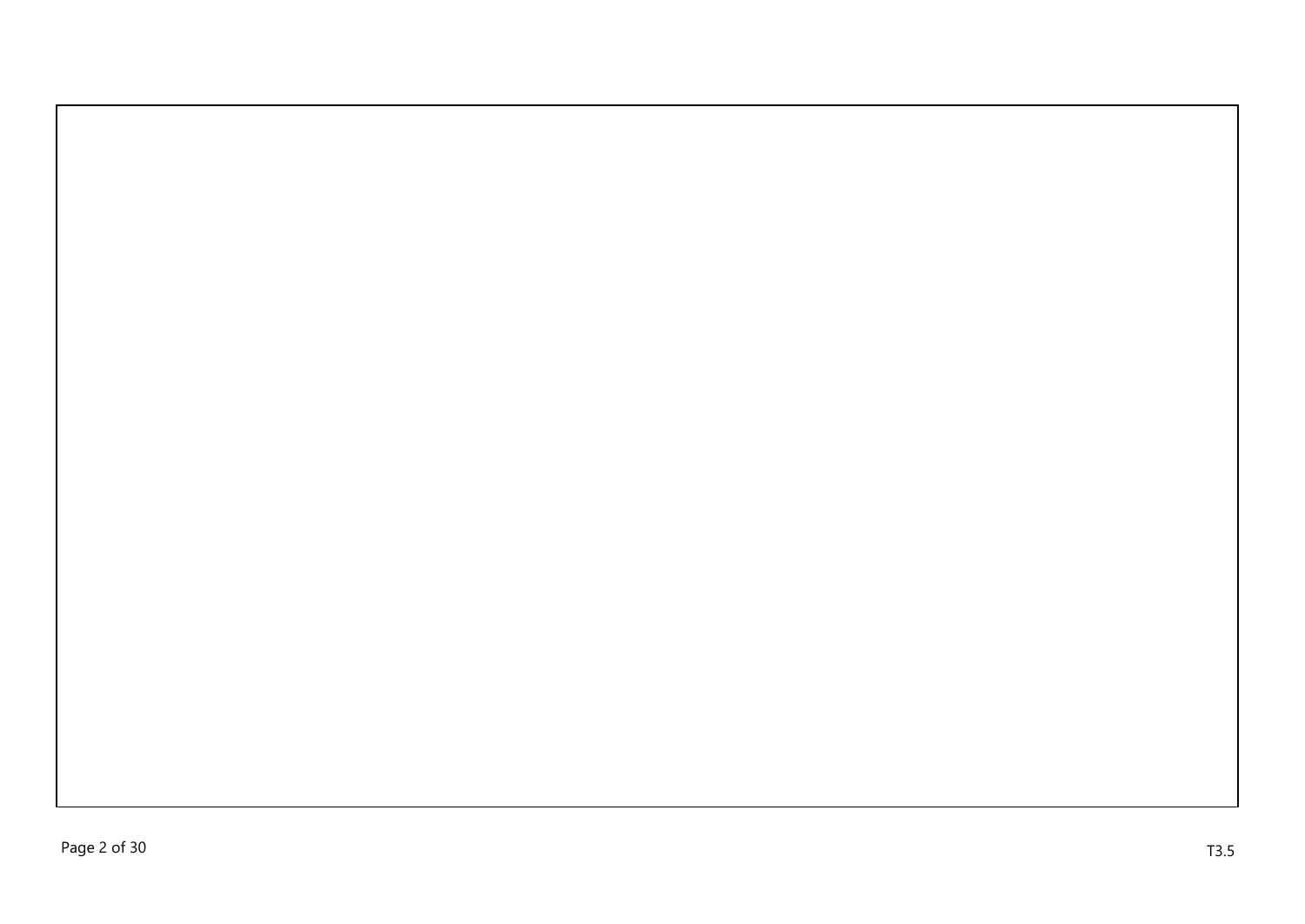| #              | Island | House Name            | Name                  | Sex       | National ID | ، ه ، بر <u>م</u>                                      | ىئرىتر                                                                                                              |
|----------------|--------|-----------------------|-----------------------|-----------|-------------|--------------------------------------------------------|---------------------------------------------------------------------------------------------------------------------|
| Male'          |        |                       |                       |           |             |                                                        |                                                                                                                     |
|                | Male'  | <b>H.4S</b>           | Adam Ahmed            | M         | A067409     | ر. د در ه                                              | برره ره رو<br>پرترو پرتروتر                                                                                         |
| $\overline{2}$ | Male'  | H. Aadhuni            | Ismail Navin          | M         | A038948     | ر. گەترىس                                              | بر_شۇ پەيۋ<br>سكره مثر                                                                                              |
| $\vert$ 3      | Male'  | H. Aadhuni            | Abdulla Nazim         | M         | A038949     | ر. گەنترىس                                             | صقعرالله<br>سَّرْهُ رُ                                                                                              |
| $\vert 4$      | Male'  | H. Aadhuni            | Fathimath Neema       | F         | A038950     | ر، مرکورسو                                             | سرچ<br>ۇ بوز ئ                                                                                                      |
| $\overline{5}$ | Male'  | H. Aadhuni            | Ranvikka Adam Manik   | ${\sf M}$ | A038951     | ر. گەنگەس                                              | גם כש שנכליתי                                                                                                       |
| $\overline{6}$ | Male'  | H. Aadhuni            | Mohamed Nadeem        | ${\sf M}$ | A038953     | ر. گەترىس                                              | ورەرو برېږو                                                                                                         |
| $\vert$ 7      | Male'  | H. Aadhuni            | Aishath Eema Nadeem   | F         | A144937     | ر به مرکبر                                             | أمهر كالمحمد والمحمد الكرام والمحمد والمحمد والمحمد والمحمد والمحمد والمحمد والمحمد والمحمد والمحمد والمحمد والمحمد |
| 8              | Male'  | H. Aadhuni            | Mohamed Nufail Ismail | M         | A331943     | ر. گەنترىس                                             | ورەرو پرورۇ رېگەنگە                                                                                                 |
| 9              | Male'  | H. Aadhuni            | Ahmed Eelaf Nadeem    | M         | A345242     | ر. گەنترىس                                             | ג' ביצי ג' צ'ר " " יציע ברי האין ברי המודע ברי האין ברי האין ברי האין ברי האין ברי האין ברי האין האי                |
| 10             | Male'  | H. Addooge            | Ahmed Riza            | ${\sf M}$ | A032046     | $\frac{1}{2}$                                          | رەرو برگ                                                                                                            |
| 11             | Male'  | H. Addooge            | Mohamed Shaan         | ${\sf M}$ | A043312     | $5302 -$                                               | ورەر دەر                                                                                                            |
| 12             | Male'  | H. Addooge            | Fathimath Riza        | F         | A051156     | 5301                                                   | وٌودَهُ برِتٌ                                                                                                       |
| $ 13\rangle$   | Male'  | H. Addooge            | Kamila Ahmed Manik    | F         | A060289     | 5201                                                   | י ביצי המכנברית                                                                                                     |
| 14             | Male'  | H. Addooge            | Mariyam Riza          | F         | A072650     | 5301                                                   | ر ه ر ه<br>تر برگ<br>برتگه                                                                                          |
| 15             | Male'  | H. Addooge            | Aminath Riza          | F         | A120818     | 5301                                                   | أرمز<br>سرتگه                                                                                                       |
| 16             | Male'  | H. Always Happy House | Mohamed Saleem        | M         | A011686     | ە ئەمەرە ئەرىر دە<br>رەھبىر ئەمەرىرى ئىس               | و ر ه ر د<br><i>و پر پ</i> رتر<br>سەرد                                                                              |
| 17             | Male'  | H. Always Happy House | Shadiya Ibrahim       | F         | A023774     | ە ئەمەرە ئەرىر دە<br>ر. ئەنزۈنجەر ي <sub>و</sub> رىر ت | مشورتر<br>رە ئۈرۈ                                                                                                   |
| 18             | Male'  | H. Always Happy House | Aminath Naseera       | F         | A043878     | ם מים מים מים כי<br>היה מים מית מים ל                  | أرمز<br>ىئرسىدىتى                                                                                                   |
| 19             | Male'  | H. Always Happy House | Zulaikha Ibrahim      | F         | A046746     | ر صده و د و ه<br>ر . مر <i>ووی دپ</i> رم               | ەھ ترىرى<br>چ ئۇ م <sup>ەش</sup> ر                                                                                  |
| 20             | Male'  | H. Always Happy House | Ali Saleem            | M         | A047495     | ر موري د د د ه<br>ر . موري د پوره ک                    | ړی سنوپو                                                                                                            |
| 21             | Male'  | H. Always Happy House | Azeema Ahmed          | F         | A058670     | ە ئەمەرە ئەرىر ق<br>رەھبى ئەمەرىكە                     | پرور و<br>ەنىمۇقى                                                                                                   |
| 22             | Male'  | H. Always Happy House | Azra Ibrahim          | F         | A060106     | 5, 10000                                               | ړه پر هڅرن                                                                                                          |
| 23             | Male'  | H. Always Happy House | Shimla Ibrahim        | F         | A060107     | $\frac{1}{2}$                                          | ەھ ترىرى<br>ا ڪوچي گا<br>پ                                                                                          |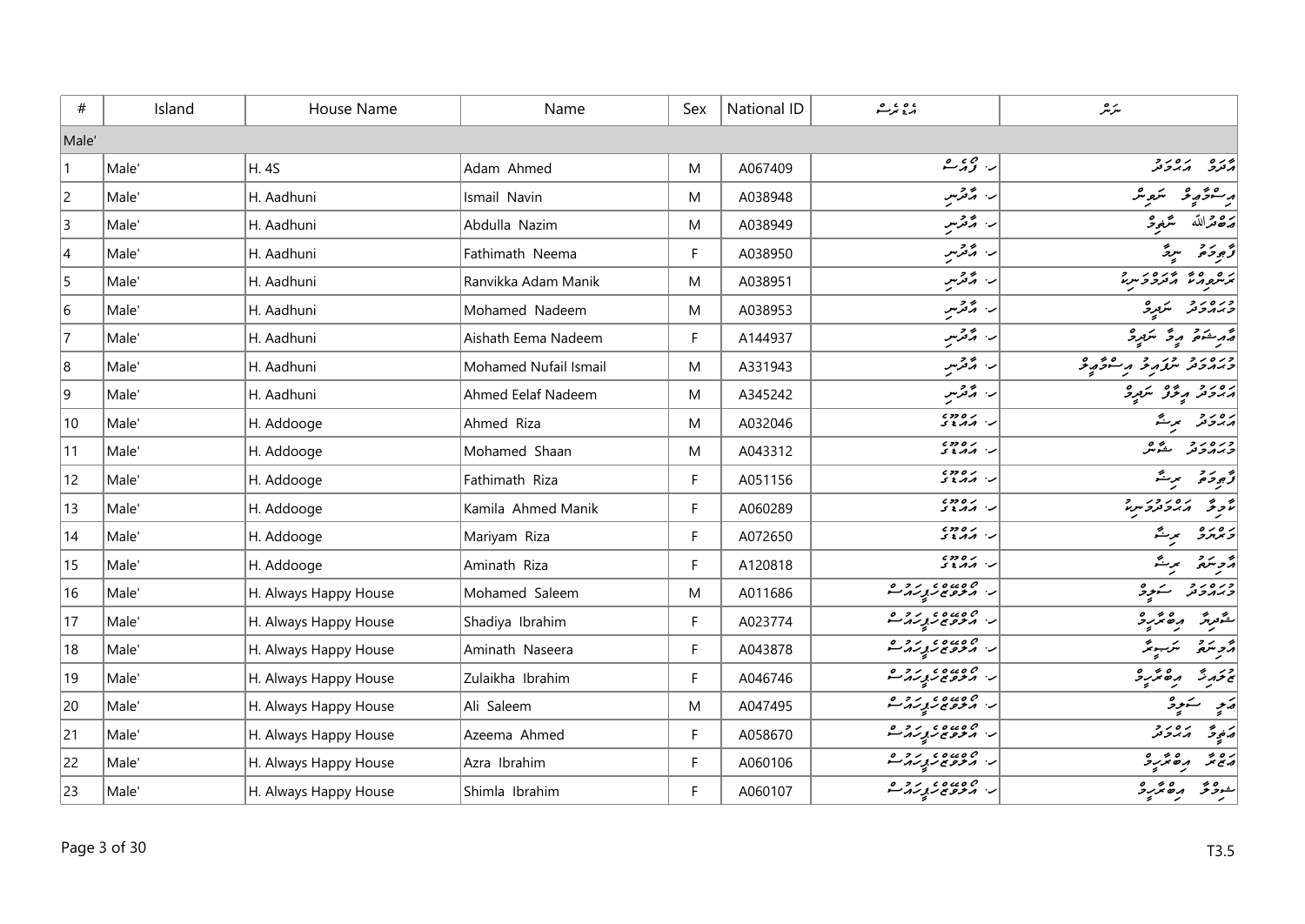| 24 | Male' | H. Always Happy House | Shauza Ibrahim          | F  | A060108 |                                                         | دە ئەرد<br>  شەرىخ                                |
|----|-------|-----------------------|-------------------------|----|---------|---------------------------------------------------------|---------------------------------------------------|
| 25 | Male' | H. Always Happy House | Afeefa Ibrahim          | F. | A060109 | ם מים מים מידי כי<br>היה מיבים מידי המידי ה             | ڔۿؠڒڔۮ<br>  پر وِڙ                                |
| 26 | Male' | H. Always Happy House | Ahmed Rasheed           | M  | A060662 | ر موه ده در و ه<br>ر۰ مر <i>ووی د</i> ورم               | بر ه بر د<br>م <i>رگ</i> خر<br>بمرشدقر            |
| 27 | Male' | H. Always Happy House | Abdulla Jaleel          | M  | A064286 | $\frac{1}{2}$                                           | ەھىراللە<br>تع تريحر                              |
| 28 | Male' | H. Always Happy House | Ahmed Mauroof           | M  | A064965 |                                                         | ر و دوه<br>تر <i>ه بو</i> تو<br>ەرەر د            |
| 29 | Male' | H. Always Happy House | Ibrahim Mafaaz          | M  | A097605 | ە ئەمەرە ئەرىر ق<br>رەھبى ئەمەرىكە                      | ەر ھەتمەر 2<br>ب<br>ر پر ہ<br>تر تر م             |
| 30 | Male' | H. Always Happy House | Mariya Mohamed          | F. | A146529 | ە مەمەرە بەر دەر                                        | وحمدش<br>و ره ر و<br>تر پر ژنو                    |
| 31 | Male' | H. Always Happy House | Sara Mohamed            | F  | A146530 | ם מים מים מים כי הריים.<br>היה הי <i>בפיים הקב</i> ה בי | رحم وره دو.<br>سنگر وبروژور                       |
| 32 | Male' | H. Always Happy House | Raushan Abdullah Jaleel | F. | A147966 | ە مەمەم ئەرىر مەم<br>رەھبى ئەرىرى ئە                    | بروشهر رەوراللە ق بوقر                            |
| 33 | Male' | H. Always Happy House | Shaikha Ahmed Asif      | F. | A160695 | ם מים מים מידים.<br>מי הי <i>בפים מיציב</i> ה           | ڪمرڙ گھرو ۾ جو                                    |
| 34 | Male' | H. Always Happy House | Raif Abdulla Jaleel     | M  | A334773 | ر من من و ، د و ه<br>ر . مروح من پر مد                  | ترمرو رەقىراللە قەمرىز                            |
| 35 | Male' | H. Andharusavaa       | Mohamed Zahir           | M  | A012318 | ر . كەشرىرى ئىسكى                                       | ورەر دېر پر                                       |
| 36 | Male' | H. Andharusavaa       | Ibrahim Rasheed         | M  | A043781 | ر . كەش <i>رىتى سى</i> رىگە                             | ە ھەترىر <sup>ە</sup><br>ىمەھىر                   |
| 37 | Male' | H. Andharusavaa       | Hasshan Ibrahim         | M  | A061921 | ر . كەش <i>رىرى ئى</i> رگە                              | رە يەھ<br>ئەرشەھر<br>ەھ ترىرى                     |
| 38 | Male' | H. Andharusavaa       | HUSHAM IBRAHIM          | M  | A076495 | ر . ئەشرىرىرى ئىستوگە                                   | ەھ ئەرج<br><u>ر شرو</u>                           |
| 39 | Male' | H. Andharusavaa       | Himyan Ibrahim          | M  | A345122 | ر. كەشرىرىمەت ئەڭ                                       | ڔۿؠٞڔۯ<br>رە بۇ ھ                                 |
| 40 | Male' | H. Asjehige           | Fathmath Vidaad         | F  | A012998 | ر، مەسقۇرۇ                                              | وحجمج وحمح<br>ء ترٌتر                             |
| 41 | Male' | H. Asjehige           | Fathimath Virudha       | F  | A013002 | ر. مەسقۇرى                                              | و مر د<br>تر مور مو<br>ء برُتر                    |
| 42 | Male' | H. Asjehige           | Ahmed Mohamed           | M  | A023158 | ر، مەسقى بەي                                            | ىر 2 مەر<br>مەيرى قىر<br>و ر ه ر و<br>تر پر تر تر |
| 43 | Male' | H. Asjehige           | Majidha Moosa           | F  | A032062 | ر به شهره جا دی<br>ر به کمه شهره بر                     | دين مشر<br>وَّمِ وَرَّ                            |
| 44 | Male' | H. Asjehige           | Vidhau Ahmed            | M  | A067471 | ر. مەسقۇرى                                              | وقره بره رو                                       |
| 45 | Male' | H. Asjehige           | Virsha Ahmed            | F  | A067472 | ر، مەسقۇرۇ                                              | وبر شه برور د                                     |
| 46 | Male' | H. Asjehige           | Mariyam Vishama Ahmed   | F. | A121446 | ر، مەسقۇرۇ                                              | رەرە پەشۇ رەرد                                    |
| 47 | Male' | H. Asjehige           | Mohamed Visham Ahmed    | M  | A128665 | ر په کره چې دی                                          | ورەر د پەن رەر د                                  |
| 48 | Male' | H. Asjehige           | Aminath Viaama Ahmed    | F. | A158505 | ر. مەسقۇرى                                              | أأوسم وأأو أأبرون                                 |
| 49 | Male' | H. Asjehige           | Virasha Ahmed           | F  | A159762 | ر، مەسقۇرى                                              | وبمَّرْ شَدَّ دَيْرَوْتَر                         |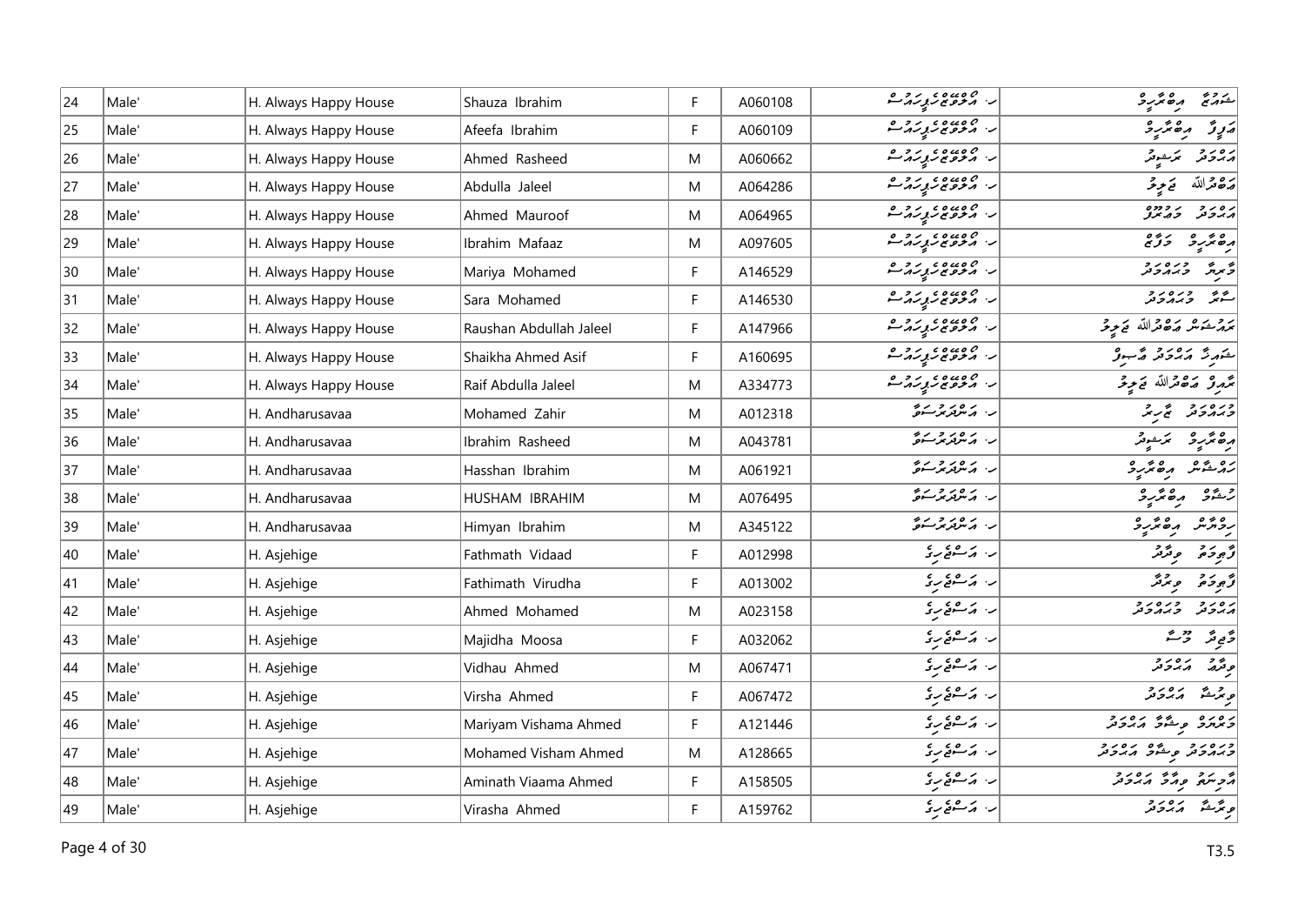| 50 | Male' | H. Asjehige       | Hawwa Viuma Ahmed       | F         | A167206 | ر. مەسقۇرۇ                                 | 2201 22 2014                             |
|----|-------|-------------------|-------------------------|-----------|---------|--------------------------------------------|------------------------------------------|
| 51 | Male' | H. Asjehige       | Mohamed Waaiz           | M         | A331672 | ر . مەشقىرى                                | ورەر د د                                 |
| 52 | Male' | H. Bianca         | Ahmed Hanson            | M         | A011569 | ر. په دره په                               | رەرد بىەرىكە                             |
| 53 | Male' | H. Bianca         | Hawwa Maria             | F.        | A024494 | ر په ده و                                  | رە ئەرگە                                 |
| 54 | Male' | H. Bianca         | Hussain Fazyl           | M         | A042465 | ر په ده و                                  | وحسكه وكالمسيو                           |
| 55 | Male' | H. Bianca         | Aminath Shiznee         | F         | A090367 | ر - פיק מיקול<br>ה- פיוק מקו               | أروبتهم سوريس                            |
| 56 | Male' | H. Bianca         | Mohamed Mazih Fazyl     | M         | A167353 | ر د ه د په<br>د کله کلرمل                  | כנסנפ פי צ' צ' ייפ                       |
| 57 | Male' | H. Bianca         | Qais Ali Abdul Haseeb   | ${\sf M}$ | A333017 | ر - פיק מיק<br>ה- סוק ייקול                | تىر شەھىر مەھەر جىتى سوھ                 |
| 58 | Male' | H. Bianca         | Ahmed Mayiz Fazyl       | M         | A362730 | ر. په دره په                               | والملاح والملمح والمسافح                 |
| 59 | Male' | H. Blue Sun       | Nazim Mohamed           | M         | A120429 | ر. ھۆسەھ                                   | شروح وبره د و                            |
| 60 | Male' | H. Blue Sun       | Ibrahim Naufal          | M         | A333099 | ر، ھۆسەھ                                   | رە ئۆر ئەدىرە                            |
| 61 | Male' | H. Dhakadhaamaage | Ihsan Jaufar            | M         | A032555 | ر ر د د د د<br>ر ۰ تر <i>ما</i> ترو د      | وروشش ودود                               |
| 62 | Male' | H. Dhakadhaamaage | Nishana Ahmed           | F         | A032628 | ر - برر بر بر بر<br>ر - فرن فرو بر         | س شکس کے مرد و                           |
| 63 | Male' | H. Dhakadhaamaaqe | Akbar Ahmed             | M         | A032629 |                                            | גם גם גם גב<br>געשי גביב                 |
| 64 | Male' | H. Dhakadhaamaage | Masooda Jaufar          | F         | A033018 | ر بە ئەرەپ ئەتەرى<br>ر بە قە <i>رەڭ ئە</i> | ر ۶ روپو در در و<br>تر سوړنگر کے پرتو تر |
| 65 | Male' | H. Dhakadhaamaaqe | Aaidha Jaufar           | F         | A044518 | ر - برره بر بر<br>ر - فرن فرو بر           | وكرونش كالدوكر                           |
| 66 | Male' | H. Dhakadhaamaaqe | Fathimath Zu-usha Afeef | F         | A075839 |                                            | توجده بهدشه مزرد                         |
| 67 | Male' | H. Dhakadhaamaage | Aminath Nushfa Afeef    | F.        | A075880 |                                            | أأروسه المراشوق أأولو                    |
| 68 | Male' | H. Dhakadhaamaage | Ibrahim Saee Hameed     | M         | A337770 | ر بەر ئەتەر<br>ر بەر ئەرگەن                | رەنزىرو سەر بەدىر                        |
| 69 | Male' | H. Dhakadhaamaaqe | Ibrahim Saee Hameed     | M         | A337837 | ر . ترىن تردّى                             | ړ هغه ده شمېر ټر پر                      |
| 70 | Male' | H. Dhakadhaamaage | Aishath Jaaishaa Afeef  | F         | A340085 | ر - برر بر بر بر<br>ر - فرن فرو بر         | و<br>مەرخىق ق <sub>ە</sub> رخىق مۇرۇ     |
| 71 | Male' | H. Dhakadhaamaage | Mohamed Jayashaan Afeef | M         | A340116 | ر بە ئەرەپە<br>ر بە تەرەقەرى               | وره رو بار ده مار و و د                  |
| 72 | Male' | H. Dhakadhaamaage | Hasna Ahmed             | F         | A340930 |                                            | ر و شهر ده د و                           |
| 73 | Male' | H. Dhankadhaamaa  | Yasmeen Rasheed         | F         | A033167 |                                            | أراد المحمد المتحر المحمد والمحمد        |
| 74 | Male' | H. Dhankadhaamaa  | Yumna Rasheed           | F         | A033171 | ر ۰ فرسرىز قرو                             | ره پر<br>افرونگر نمرشونر                 |
| 75 | Male' | H. Dhankadhaamaa  | Bunyameen Rasheed       | ${\sf M}$ | A033172 | ر · تەسرىكە تەرىج                          | ەھەر ئەس ئەسىر                           |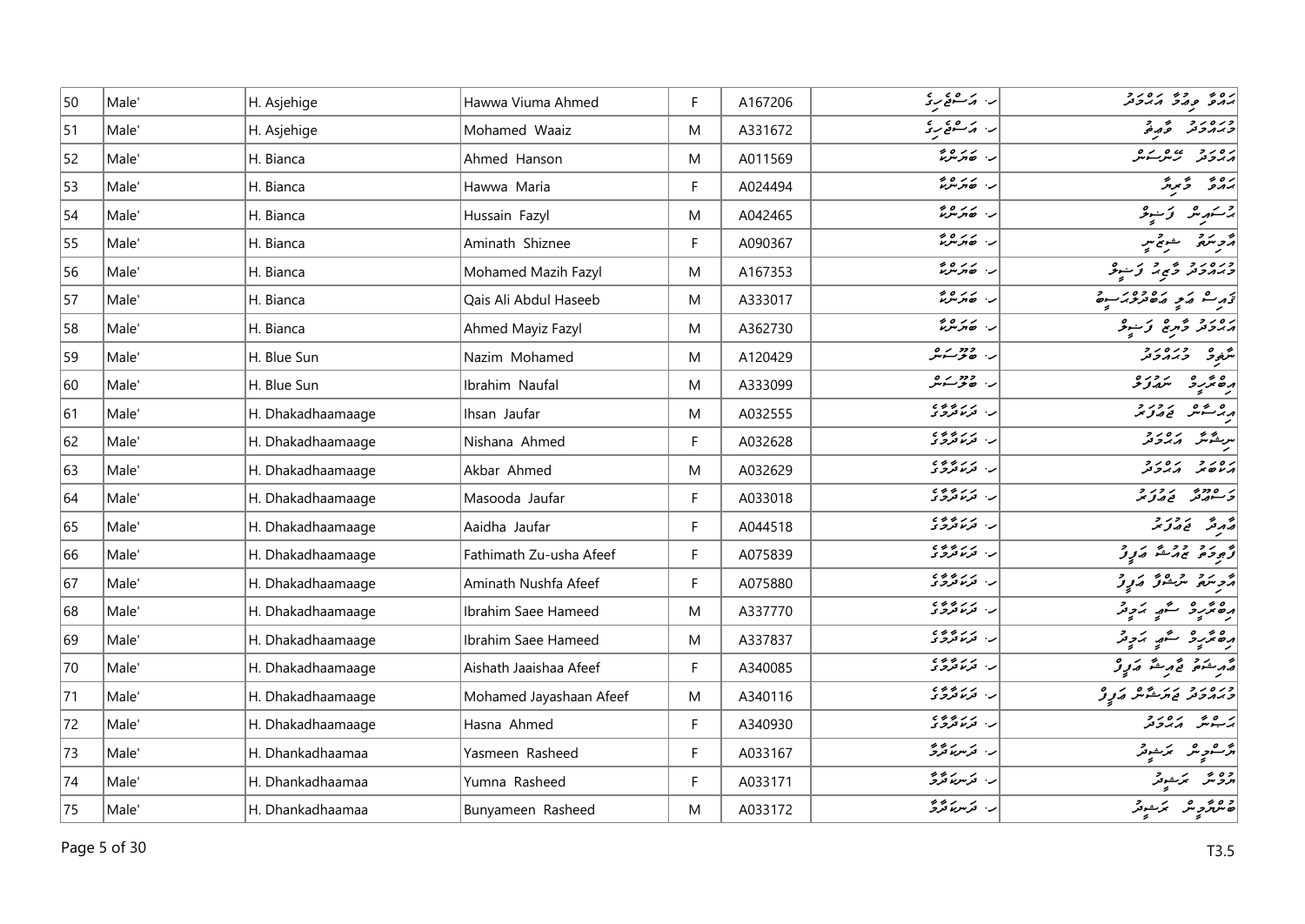| 76  | Male' | H. Dhankadhaamaa | Fareeda Jaufar          | F           | A033181 | ر کے سریکا فرگ                       | أوَمَرِيْرٌ - فَأَمَرُوْ مَرْ                                                                        |
|-----|-------|------------------|-------------------------|-------------|---------|--------------------------------------|------------------------------------------------------------------------------------------------------|
| 77  | Male' | H. Dhankadhaamaa | Khaizar Nooman          | M           | A034032 | ر .   ترسرپا ترم<br>ر .   ترسرپا ترو | ترميح متمايم                                                                                         |
| 78  | Male' | H. Dhankadhaamaa | Numan Jaufar            | M           | A034230 | ر کرسریو ترمح                        | contraction                                                                                          |
| 79  | Male' | H. Dhankadhaamaa | Hamdan Jaufar           | M           | A034231 | ر کے سرماکورنگ                       | رە يە مەدىر د<br>پەرترىس ئے مەنى                                                                     |
| 80  | Male' | H. Dhankadhaamaa | Zaufaran Rasheed        | F           | A070738 | ر کرسریوگر                           | <i>ج دو پڑ</i> یں پر موٹر                                                                            |
| 81  | Male' | H. Dhankadhaamaa | Shiuna Rasheed          | $\mathsf F$ | A132009 |                                      | الشور میگر میگر شور می<br>مرسم میگر میگر میگر                                                        |
| 82  | Male' | H. Dhankadhaamaa | Aishath Dhauha Hamdhaan | F           | A326856 | ر ۰ فرسرىز قرو                       | د در در دور در دوره می کند.<br>ماه شوم افزار با برگارد کند.                                          |
| 83  | Male' | H. Dhekunukoshi  | Fathimath Rajna         | $\mathsf F$ | A059458 | ر. قر <i>ما مورد ب</i> ر             | و المع المحمد المحمد المحمد المحمد المحمد المحمد المحمد المحمد المحمد المحمد المحمد المحمد المحمد ال |
| 84  | Male' | H. Dhekunukoshi  | Azeeza Ali              | F           | A132226 | ر، قرمانبرمبر<br>ر، قرمانبرمبر       | أشيء أشيح                                                                                            |
| 85  | Male' | H. Dhekunukoshi  | Aminath Najla Hussain   | F           | A321534 | ے و ویو<br>رسی مورد مورد مورد<br>ر   | أأوسع سمائي بالتسرير                                                                                 |
| 86  | Male' | H. Dhonthundi    | Hussain Rasheed         | M           | A065286 | ر. قرمرگورمبر                        | ج کے مرکز مرکب دیگر<br>مرکب مرکب مرکب کے سر                                                          |
| 87  | Male' | H. Dhonthundi    | Ramla Mohamed           | F           | A092215 | ر. بره و مر                          | رە درەرد                                                                                             |
| 88  | Male' | H. Dhonthundi    | Mohamed Ahsam           | M           | A342508 | ر. نرمره در<br>ر. نرمره سر           | כנסנכ נפנים                                                                                          |
| 89  | Male' | H. Dhunifaru     | Ahmed Shakir            | M           | A000048 | ر . قرموز تر                         | رەرو ھەرىر<br>مەدىر ھەرىر                                                                            |
| 90  | Male' | H. Dhunifaru     | Zunaira Hassan          | F           | A001651 | ر. قرمریز تر                         | ىم ئىرىم كە ئەسكەش                                                                                   |
| 91  | Male' | H. Dhunifaru     | Moosa Shifan            | M           | A024221 | را فرسونر                            | در شهر در شهر می برد.<br>مراسمه                                                                      |
| 92  | Male' | H. Dhunifaru     | Mariyam Siyana          | F           | A024223 | ر . قرسرتر تر                        | ويروو سورش                                                                                           |
| 93  | Male' | H. Dhunifaru     | Fathimath Neesha        | F           | A024226 | ر. مۇسىدىم                           | وٌمودَهُ سِيشٌ                                                                                       |
| 94  | Male' | H. Dhunifaru     | AISHATH SHAKIRA         | F           | A024227 | ر. مۇسىدىم                           | و مر شو د م<br>ىشكە بىر                                                                              |
| 95  | Male' | H. Dhunifaru     | Khadheeja               | F           | A024228 | ر. قرمریز تر                         | ر<br>ترمړيځ                                                                                          |
| 96  | Male' | H. Dhunifaru     | Aminath Asima           | F           | A024229 | را فرسرتر تر                         |                                                                                                      |
| 97  | Male' | H. Dhunifaru     | Abdul Haadhee Mohamed   | M           | A034969 | ر. قرمریز تر                         | ره وه به وره رو<br>مەھىرىرىتى تەمەرىر                                                                |
| 98  | Male' | H. Dhunifaru     | Mohamed Shinan          | M           | A049980 | را فرسونر                            | ورەرو ھېرس                                                                                           |
| 99  | Male' | H. Dhunifaru     | Dhon Kamana             | F           | A059963 | ر و ترسرو تر                         | یو ہ بر بر<br>ترسر <i>یا <del>و</del> س</i> ر                                                        |
| 100 | Male' | H. Dhunifaru     | Mohamed Shakir          | M           | A060002 | ر. قرسرتر تر                         | ورەرو شەرق                                                                                           |
| 101 | Male' | H. Dhunifaru     | Afeefa                  | F           | A065927 | ر. قرمریز تر                         | ەردۇ                                                                                                 |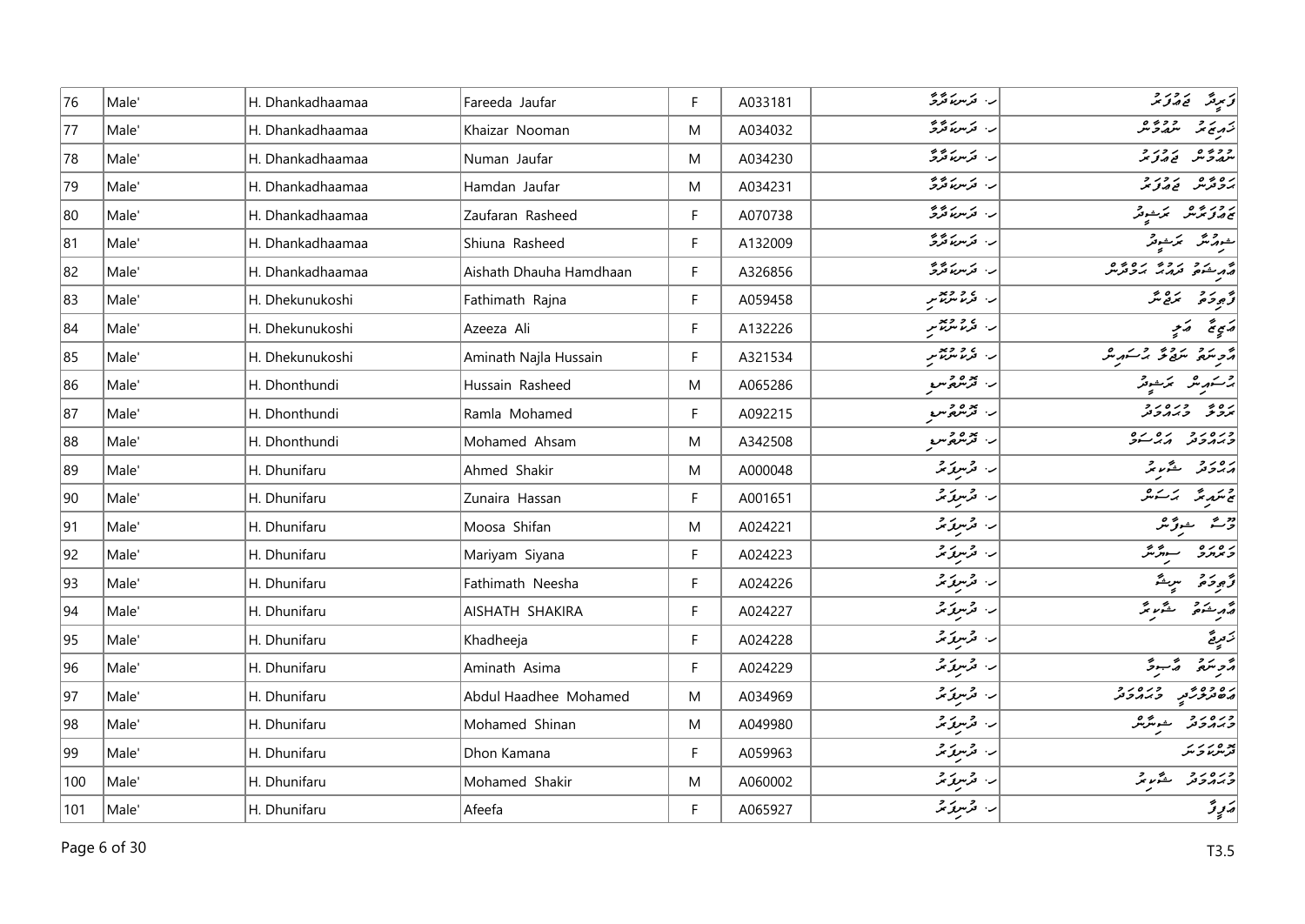| 102 | Male' | H. Dhunifaru | Abdul Noor Hassan            | M           | A086611 | ر. قرمریز تر       | ره وه دو دیگر کرد.<br>مان فرم سربر کرکر کر              |
|-----|-------|--------------|------------------------------|-------------|---------|--------------------|---------------------------------------------------------|
| 103 | Male' | H. Dhunifaru | Fathimath Azuna              | F           | A086612 | ر. قرمریز تر       | قودة مويز                                               |
| 104 | Male' | H. Dhunifaru | Hawwa Simna                  | $\mathsf F$ | A100160 | ر. قرمریز تر       | رەپ سوش                                                 |
| 105 | Male' | H. Dhunifaru | Abdul Muiz Hassan            | M           | A114029 | ر. مۇسىدىم         | גם כם כם פי גבית                                        |
| 106 | Male' | H. Dhunifaru | Mariyam Rishma               | F           | A128732 | را فرسوکر          | رەرە برىشۇ                                              |
| 107 | Male' | H. Dhunifaru | Mohamed Azmee                | M           | A128735 | ر . قرمری تر       | בגםגב גב                                                |
| 108 | Male' | H. Dhunifaru | Mohamed Yaish Rasheed        | M           | A332463 | ر. قرمریز تر       | ورەرو برېرىش برىشور                                     |
| 109 | Male' | H. Dhunifaru | Sausan Shakir                | $\mathsf F$ | A345534 | ر. قرمریز تر       | سەر سەھرىمى ئىقلابىر                                    |
| 110 | Male' | H. Dhunifaru | Ibrahim Sham'aan Shakir      | M           | A375919 | ر. مۇسىدىم         |                                                         |
| 111 | Male' | H. Dhunifaru | Fathimath Lamha Thaufeeg     | F           | A383282 | ر. قرمریز تر       | وجوحر ودوم ودوي                                         |
| 112 | Male' | H. Dhunifaru | Mohamed Jailam               | M           | A383284 | ر وگرمر کر         |                                                         |
| 113 | Male' | H. Elnilam   | Mariyam Nazhath              | F           | A037293 | ر. دوسرو           | נים נים הבריביים.<br>בי <i>צ</i> ו <i>ת ב' יית</i> לים. |
| 114 | Male' | H. Elnilam   | Adam Athif                   | M           | A045973 | ر. كەۋىرىدۇ        | أرمزد المبوقر                                           |
| 115 | Male' | H. Elnilam   | Ismail Rasheed               | M           | A046143 | ر. گەۋىبرىۋۇ       | برحۇم ئەسىم                                             |
| 116 | Male' | H. Elnilam   | Aminath Ali                  | F           | A047581 | ر. كەۋىرىدۇ        |                                                         |
| 117 | Male' | H. Elnilam   | Ahmed Rasheed                | M           | A047582 | ر. گەۋىرىۋۇ        | ره ر و مر <sub>شو</sub> تر<br>دربروتر مرشوتر            |
| 118 | Male' | H. Elnilam   | Aishath Safana Athif         | F           | A329524 | ر. كەبۇ ئىرىدۇ     |                                                         |
| 119 | Male' | H. Elnilam   | <b>IBRAHIM ZAYAN MOHAMED</b> | M           | A349948 | ر. ئۇسرىزۇ         |                                                         |
| 120 | Male' | H. Elpasho   | AISHATH MAHFOOZA             | F           | A050560 | ر، پروژگ           | ه دشته و دود .<br>مرشته و بروخ                          |
| 121 | Male' | H. Elpasho   | Dr. Mohamed Muneez           | M           | A053699 | ر، پروژے           |                                                         |
| 122 | Male' | H. Elpasho   | Ahmed Muneez                 | M           | A056664 | ر. گەۋەتچىشى       | رەرو وسرچ                                               |
| 123 | Male' | H. Elpasho   | Mauloof Ahmed                | M           | A149097 | ر. پروژنگ          | נ כמים מיטיביים.<br>המיטיביים המיטיביים                 |
| 124 | Male' | H. Elpasho   | Ibrahim Mazeen Muneez        | M           | A165007 | ر. پروژنگ          | رەتمەر ئۇي ئىر ئىرلىمى<br>مەمۇر ئى                      |
| 125 | Male' | H. Elpasho   | Aishath Muzna Muneez         | F.          | A263218 | ر، كەفرۇشكە        | و مشور ده و د سره                                       |
| 126 | Male' | H. Fairlin   | Aishath Shaira Mohamed       | F           | A040460 | $\sim$ وأبر مرموسه | مەرشۇم شۇرىگە دىرەرد                                    |
| 127 | Male' | H. Fairlin   | Aminath Leena Mohamed        | F           | A044488 | ر به تورنمبر میر   | أدوسمي وسر وره رو                                       |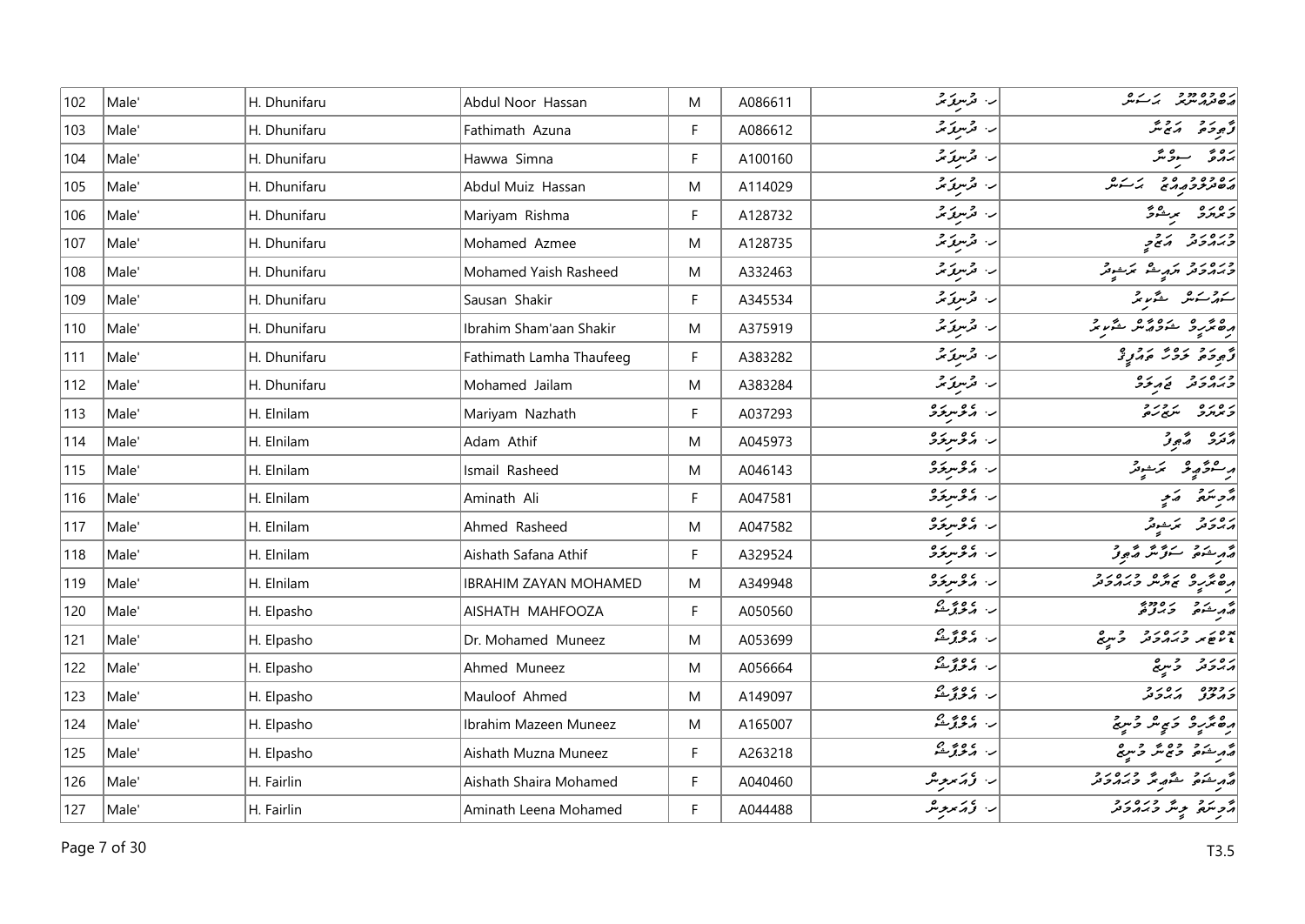| 128 | Male' | H. Fairlin    | Ahmed Mohamed           | M           | A046640 | ر. ۋە ئىرموش        | גפני כנסנים<br>הגבה כגהכת                     |
|-----|-------|---------------|-------------------------|-------------|---------|---------------------|-----------------------------------------------|
| 129 | Male' | H. Fairlin    | Yaeesh Ahmed            | M           | A349527 | ر . ۇرىمبرىر        | أتركي في المردور                              |
| 130 | Male' | H. Faiykuri   | Fauziyya Mohamed        | F           | A055568 | ر کوه مامو          | צות היה בגם גב                                |
| 131 | Male' | H. Faiykuri   | Ibrahim Rasheed         | M           | A067130 | ن يۇھەمبر           | رەنۇرۇ ئۇشوتر                                 |
| 132 | Male' | H. Faiykuri   | Fathmath Fazla Rasheed  | F           | A067131 | ن بۇھەمبر           | و دو دونو پر شوند                             |
| 133 | Male' | H. Faiykuri   | Aishath Fadhuwa Rasheed | F           | A151706 | ر کوه مامبر         | مەر شەم كەندە كەشلىر                          |
| 134 | Male' | H. Fine Beach | Hussain Nasih           | M           | A023740 | ر. زَمَرْ شَهِ گُرُ | يرتسكر مثر متزجير                             |
| 135 | Male' | H. Fine Beach | ALI NASEEM              | M           | A024178 | ر. ۇرمىھۇ           | ړې ترکېږد                                     |
| 136 | Male' | H. Fine Beach | Ibrahim Naseem          | M           | A025088 | ر. ئەرشھۇ           |                                               |
| 137 | Male' | H. Fine Beach | Thahmeena Mohamed       | F           | A035407 | ر. زَمرسه په        |                                               |
| 138 | Male' | H. Fine Beach | Ahmed Rasheed           | M           | A036849 | ~ ئەرىئىھۇ          | پرورو کرشونر                                  |
| 139 | Male' | H. Fine Beach | Naushad Mohamed         | M           | A040562 | ر. زَمرسه هم        | ىرو مەدەر <i>دىن دەر</i>                      |
| 140 | Male' | H. Fine Beach | Hawwa Zahira            | F           | A047461 | ر. زَمرسه گرم       | بروغ بخربته                                   |
| 141 | Male' | H. Fine Beach | Shifza Mohamed          | $\mathsf F$ | A048689 | ر. زَمرسْهِ گُر     | دوم دره دره                                   |
| 142 | Male' | H. Fine Beach | Ramziyya Mohamed        | F           | A048693 | ر. ۇرمىھۇ           | גם סיף כגם גב                                 |
| 143 | Male' | H. Fine Beach | Khadeeja Mohamed        | F           | A048694 | ر. ۇرمىھۇ           | زیږمځ وبره د و                                |
| 144 | Male' | H. Fine Beach | Mohamed Adam            | M           | A056898 | ر. ئەرشھۇ           | وره رو په ره<br><i>وبرم</i> ونر م <i>ې</i> رو |
| 145 | Male' | H. Fine Beach | Ismail Nasih            | M           | A062276 | ر. ئەرشھۇ           | رىسىۋە ئۇسى                                   |
| 146 | Male' | H. Fine Beach | Mohamed Ashad Naseem    | M           | A066823 | ر. زَرِسْهِ گُو     | ورەر و رەر و سر-د                             |
| 147 | Male' | H. Fine Beach | Adam Naseem             | M           | A069007 | ر. زَمَرْ شَهْرُهُ  | وره سرباره<br>منرو سرباره                     |
| 148 | Male' | H. Fine Beach | Sharmeela Mohamed       | F           | A080601 | ر. ئەرشھۇ           |                                               |
| 149 | Male' | H. Fine Beach | Sufaana Mohamed         | $\mathsf F$ | A096754 | ر. ۇرمىھۇ           | روم ورەرو                                     |
| 150 | Male' | H. Fine Beach | Aishath Musthafa        | F           | A124361 | ر. ۇرمىھۇ           | أورشتم وسبور                                  |
| 151 | Male' | H. Fine Beach | Ahmed Saif Saeed        | M           | A166321 | ر. ئەرشھۇ           | أرورو ستهزؤ ستهيئر                            |
| 152 | Male' | H. Fine Beach | Aminath Shiuny Saeed    | F.          | A306492 | ~ ۆرىئو پە          | أأوسم شوراس كورنر                             |
| 153 | Male' | H. Fine Beach | Fathimath Rayya Ibrahim | F           | A328302 | ر. ترمر شرچ گا      | و و ده ده د ه مرد و                           |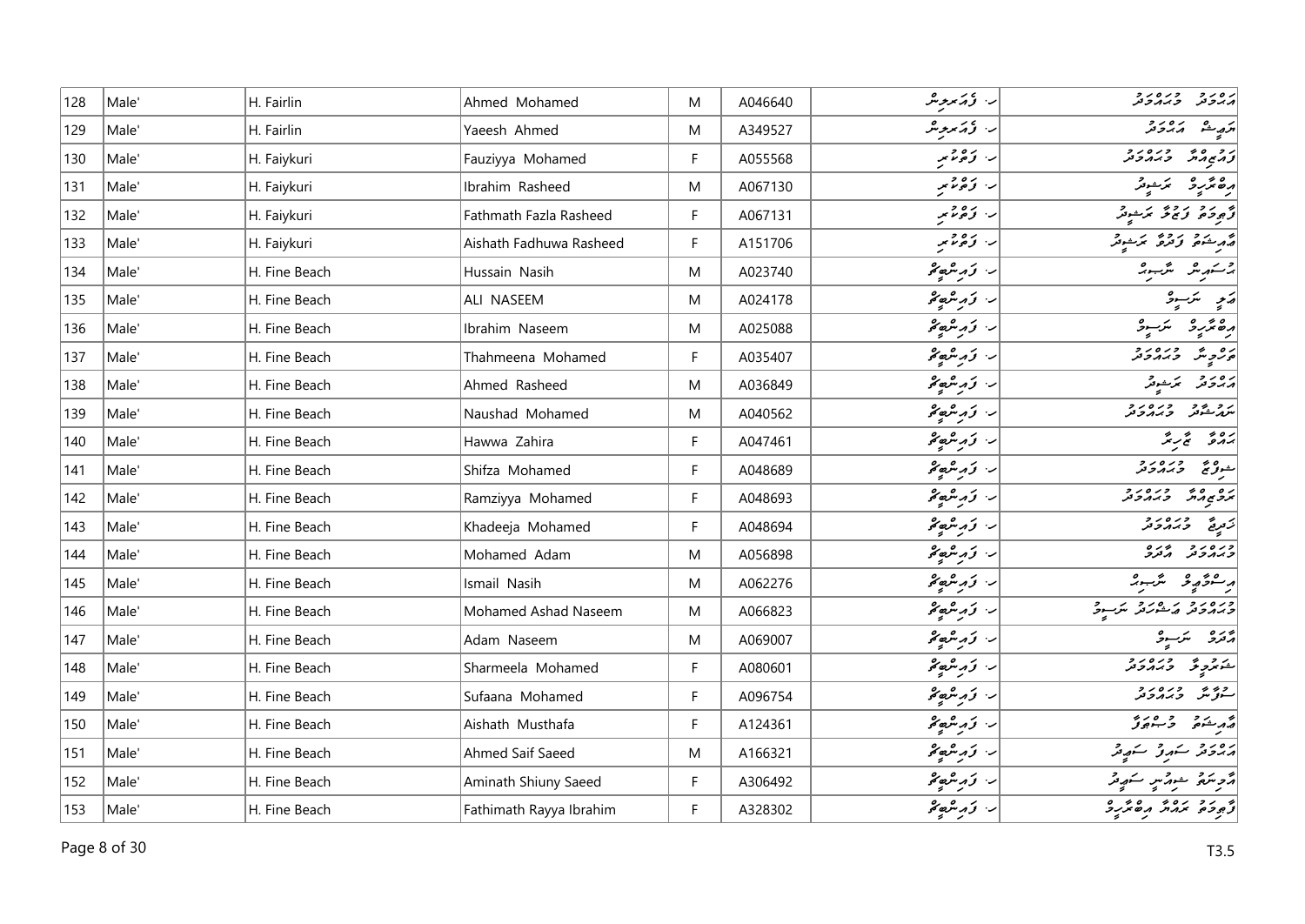| 154 | Male' | H. Fine Beach     | Aishath Reema Ibrahim   | F         | A328306 | ر. زَمَ سُرْجٍ مُحْ    | وأرشنتم برد رەترىرد                                    |
|-----|-------|-------------------|-------------------------|-----------|---------|------------------------|--------------------------------------------------------|
| 155 | Male' | H. Fine Beach     | Maleesha Ibrahim        | F         | A329212 | ر. زَرِ سْرَجٍ مُحْ    | دَرِيةُ رەئزرۇ                                         |
| 156 | Male' | H. Fine Beach     | Mohamed Zain Nasih      | ${\sf M}$ | A332751 | ~ زَمْرِسْمِهِ مُحْ    | ورەرو يەرشەشبە                                         |
| 157 | Male' | H. Fine Beach     | Yaseen Musthafa         | ${\sf M}$ | A362124 | ر. ۇرمىھۇ              | أثر سوشر والمردم                                       |
| 158 | Male' | H. Finimaage      | Ahmed Arif Waheed       | ${\sf M}$ | A032936 | ر. و مردمی<br>سفید     | 220 220 220                                            |
| 159 | Male' | H. Finimaage      | Athifa Waheed           | F         | A038385 | ر، و مردمی<br>بر       | أشهوق وكرقر                                            |
| 160 | Male' | H. Finimaage      | Abdulla Asif            | M         | A038392 | ر. و مردی<br><u>ست</u> | أَصَاصَرْ اللَّهُ مَدَّ -- وَ                          |
| 161 | Male' | H. Finimaage      | Adam Adeem              | ${\sf M}$ | A038393 |                        | أرترو كرمرو                                            |
| 162 | Male' | H. Finimaage      | Asifa Waheed            | F         | A038394 | ر. و مردٌ دُ           | لەسبوق ئۇيەتىر                                         |
| 163 | Male' | H. Finimaage      | Hassan Arish Waheed     | M         | A049688 | ر. و بىردگە            | ير کے مگر کے مگر کر دیکر<br>پر کے مگر مگر کھیل کر دیکر |
| 164 | Male' | H. Finimaage      | Mariyam Azra            | F         | A087894 |                        | ره ره ده پر                                            |
| 165 | Male' | H. Finimaage      | Aminath Azna            | F         | A120830 | ر. و مردی              | أأزحر سكتم أأتمك متكار                                 |
| 166 | Male' | H. Finimaage      | Asim Waheed             | M         | A121299 | ن ومردي<br>ڪيمبر       | ە ئەسىرى ئەر ئە                                        |
| 167 | Male' | H. Finimaage      | Mohamed Abraar Arif     | ${\sf M}$ | A177177 | ر. و مردمی<br>سست      | כנסג כ"ג כ"כ" ב"ת כ"                                   |
| 168 | Male' | H. Finimaage      | Aishath Amna Mohamed    | F         | A334520 | ر. و بىردگە            | و مشروح ده وره دو                                      |
| 169 | Male' | H. Finimaage Aage | Ibrahim Manik           | ${\sf M}$ | A011109 | ر. و سرځ ووه           | ە ھەمگە جەنجە سرى <i>ن</i>                             |
| 170 | Male' | H. Finimaage Aage | Ibrahim Waheed          | M         | A022403 | ر . و سرد نام ده       | رەپرىر كەبىر                                           |
| 171 | Male' | H. Finimaage Aage | Abbas Waheed            | M         | A051528 | ر. و سرځ د ده          | 5.2000                                                 |
| 172 | Male' | H. Finimaage Aage | Mohamed Shifaz          | M         | A051612 | ر و سرد و و و          | ورەر د بەھ<br><i>دىدە</i> ردىر شەرگى                   |
| 173 | Male' | H. Finimaage Aage | Aishath Waheedha        | F         | A055247 | ر . و سرد و و و و      | أقهر شكافها وكباقر                                     |
| 174 | Male' | H. Finimaage Aage | Hussain Waheed          | M         | A055433 | ر و مرد و و و          | 2سكەرىش كۈيرىتى                                        |
| 175 | Male' | H. Finimaage Aage | Mariyam Waheeda         | F         | A058227 | ار. وسر                | رەرە رىدۇ                                              |
| 176 | Male' | H. Finimaage Aage | Fathimath Nilfa Ibrahim | F         | A067150 | ر. ومرد و و و          | و و ده سروو مهندو                                      |
| 177 | Male' | H. Finimaage Aage | MARIYAM JUWAIRIYA       | F         | A071892 | ر . و سرد نام ده       | בפנס כנותה                                             |
| 178 | Male' | H. Finimaage Aage | Aminath Fazleena Abbas  | F         | A073474 | ر. و بېرځۍ ده          | أزويته زيم يشر وره ف                                   |
| 179 | Male' | H. Finimaage Aage | Ahmed Ahshid            | ${\sf M}$ | A122816 | ر و سرځ د ده           | رەرد رەئىدۇ                                            |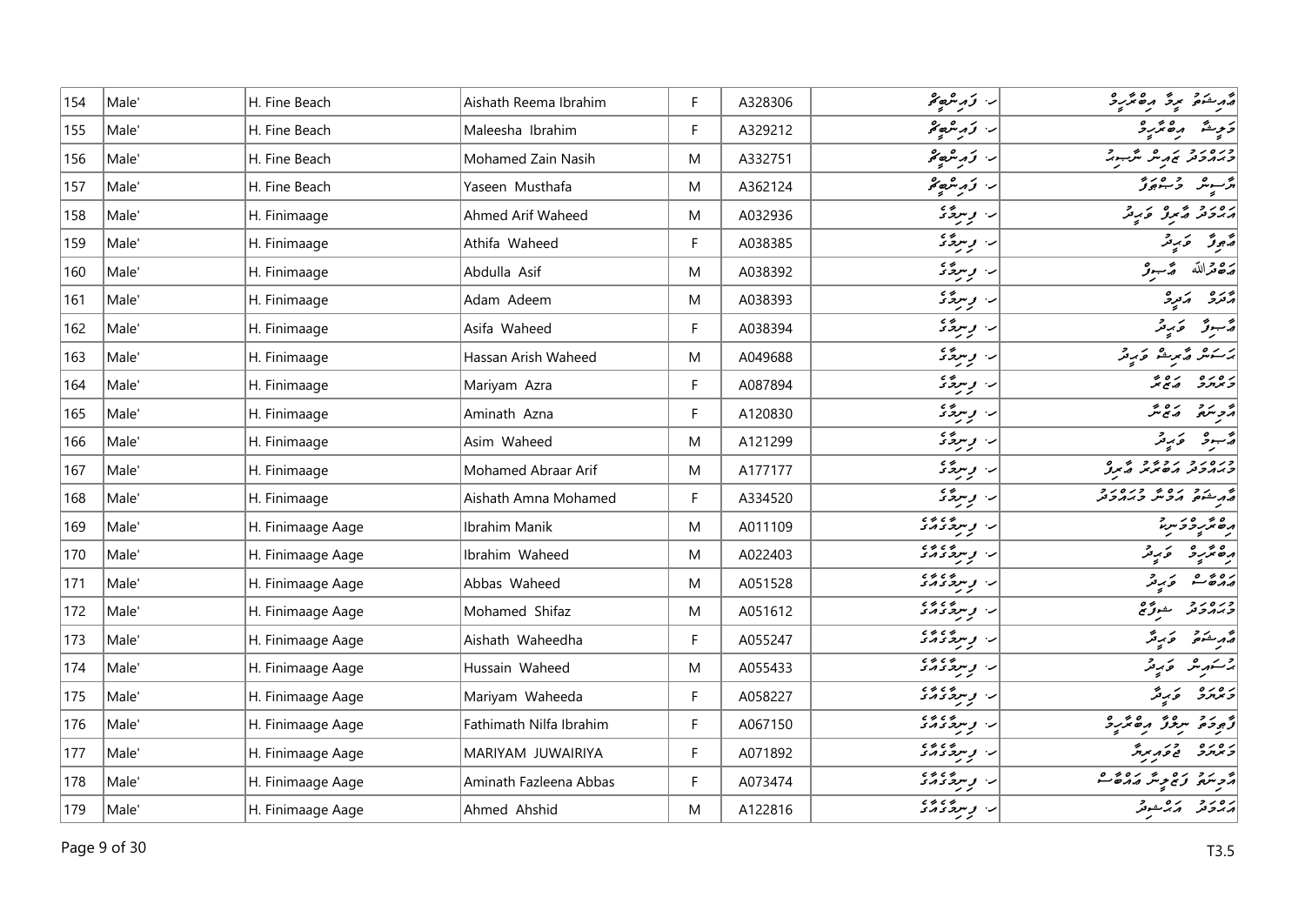| 180 | Male' | H. Finimaage Aage | Mohamed Manih Hussain    | Μ  | A141649 | ر . و سرد نام ،                          | ورەرو ۇس كاسكى                              |
|-----|-------|-------------------|--------------------------|----|---------|------------------------------------------|---------------------------------------------|
| 181 | Male' | H. Finimaage Aage | Aminath Nabeela Ibrahim  | F  | A147520 | ر و مرد و و و                            | הכתב תפל תפתיל                              |
| 182 | Male' | H. Finimaage Aage | Ismail Aleef             | M  | A166315 | ار. ومرد و و و <del>و</del>              | وڪرڻ ڏيو                                    |
| 183 | Male' | H. Finimaage Aage | Fathimath Yasmin Wahydh  | F. | A319325 | ار، ومرد ووی                             | و و ده و د موسر و د د                       |
| 184 | Male' | H. Finimaage Aage | Hussain Farhaan Abbas    | Μ  | A334883 | ار. ومرد و و و                           | د در ماره ده ده ده ده م                     |
| 185 | Male' | H. Finimaage Aage | Ali Samin Wahydh         | Μ  | A345745 | ر . و سرد د                              | ړې گوپر وړتر                                |
| 186 | Male' | H. Finimaage Aage | Aminath Yusra Waheed     | F  | A353850 | ر. د سرچينې                              | أأوسم الرسائر أورد                          |
| 187 | Male' | H. Finimaage Aage | Mariyam Laisha Waheed    | F  | A362487 | ار. و مرد و و و و                        | وبرمرو كررك كربائر                          |
| 188 | Male' | H. Finimaage Aage | Mohamed Naushadh Ibrahim | M  | A364190 | ر و سرد و و و                            | כנסגב גביב תסתבר                            |
| 189 | Male' | H. Fusvilaage     | Shuada Ibrahim           | F  | A036696 | ر. ۇرگەمۇگە                              | شهد میگرد                                   |
| 190 | Male' | H. Fusvilaage     | Ahmed Yaman              | Μ  | A066310 | ر. ۋە ھەمۇد                              | גם ג' הבית<br>הגבת תכת                      |
| 191 | Male' | H. Fusvilaage     | Aishath Yumnu            | F  | A167676 | ر. ۇش <sub>موقۇ</sub> ي                  | وكرشكة الروائر                              |
| 192 | Male' | H. Garden Beauty  | Hafsa Mohamed            | F. | A010075 | ر، ئ <sup>ە</sup> مر، شەھ <sup>ر</sup> ى | ره په دره د د<br>برو په د برمان             |
| 193 | Male' | H. Garden Beauty  | Mohamed Saeed            | M  | A043395 | ر گري ماڻھوڻ                             | ورەرو سەرو                                  |
| 194 | Male' | H. Garden Beauty  | Fathimath Saeeda         | F  | A046275 |                                          | رُّجِرَةُ سَهِيدٌ                           |
| 195 | Male' | H. Garden Beauty  | Aishath Saeeda           | F. | A051937 |                                          | ۇرىشقى كەرگە                                |
| 196 | Male' | H. Garden Beauty  | MARIYAM IBRAHIM          | F  | A055548 |                                          | برە ئۆرۈ<br>ر ه بر ه<br><del>د</del> بربرگر |
| 197 | Male' | H. Garden Beauty  | Ahmed Ibrahim            | M  | A059223 |                                          | ڔۿؠٞڔۯ<br>ىر 2 خەر<br>مەشرىقىر              |
| 198 | Male' | H. Garden Beauty  | Fathimath Sazna          | F  | A120517 | ر گري مهم م                              | سە چە ئىگە<br>وٌ جو حر حر                   |
| 199 | Male' | H. Garden Beauty  | Khadeeja Shaanee         | F  | A139051 | ر که می شهر شهر م                        | ئرَىرِيَّحَ<br>۔<br>سنگرسر                  |
| 200 | Male' | H. Garden Beauty  | Aminath Hana             | F  | A166934 | ر. گري مگھورھي                           | و څخه سرچ<br>ىر ئەنگە                       |
| 201 | Male' | H. Garden Beauty  | Aishath Nasha            | F  | A334925 | ر گري مگره مرهج                          | <i>وگر ڪو سرڪ</i>                           |
| 202 | Male' | H. Garden Beauty  | Ahmed Shifan             | M  | A350519 | ر. گريم مهوره په                         | رەرد ھۆگ                                    |
| 203 | Male' | H. Garden Beauty  | Mohamed Shaihaan         | M  | A387340 | ر. که مرج مرجود ج                        | ورەرو شەرشى                                 |
| 204 | Male' | H. Garden Beauty  | Ahmed Naufal             | M  | A398816 |                                          | رەرد بەدرە<br>مەدىر شم <i>ە</i> رخ          |
| 205 | Male' | H. Garden Beauty  | Ismail Ahsan             | Μ  | A403306 |                                          | مەسىۋەي كەر ئەسكىر                          |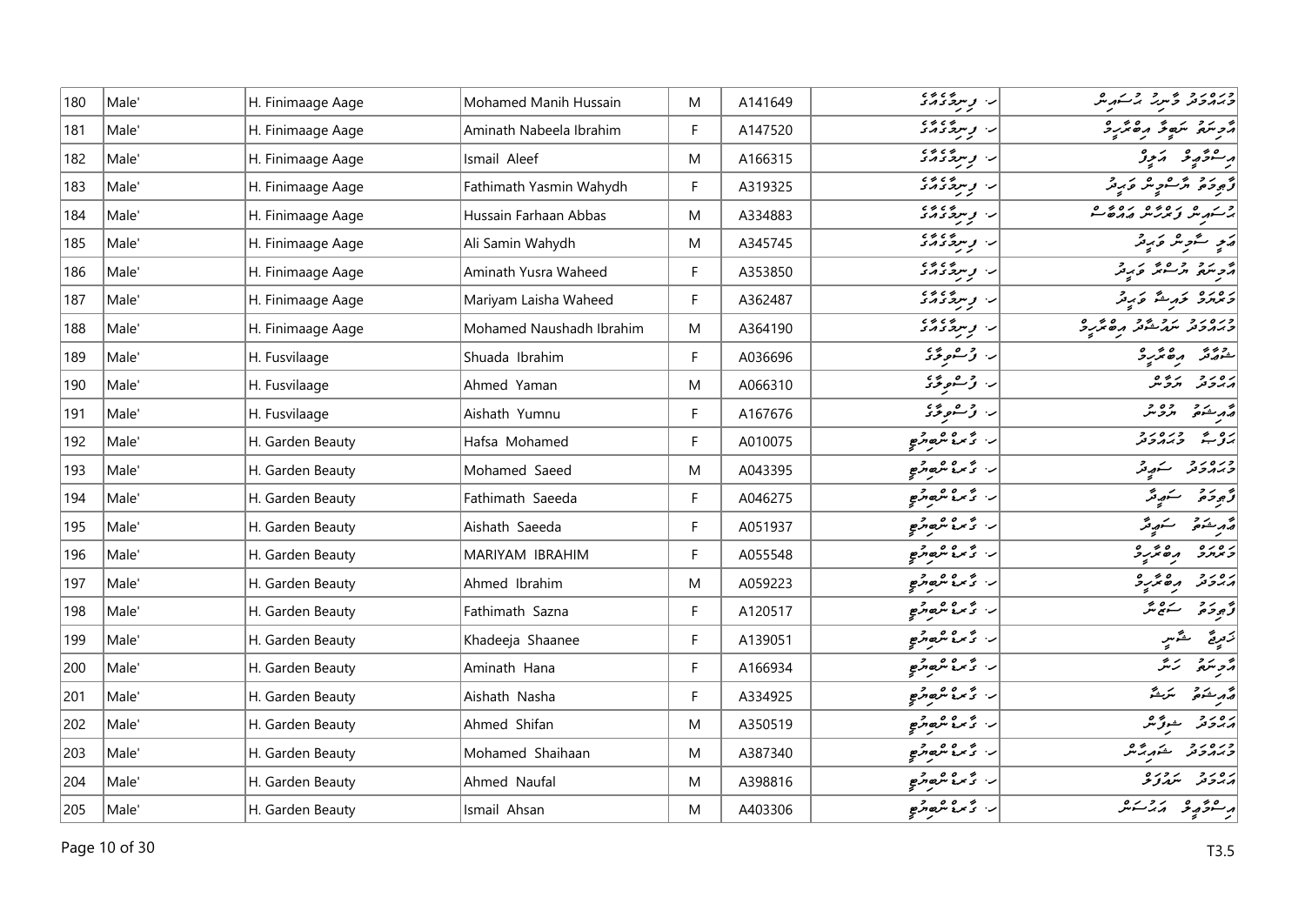| 206 | Male' | H. Haiy Kolhu    | Mariyam Muaza             | $\mathsf F$ | A077819 | ر مره برو<br>ر· رمونا ب   | و دیم<br>تر پر سخ<br>ر ه ر ه<br><del>و</del> بربرو                                                                                                                                                                                  |
|-----|-------|------------------|---------------------------|-------------|---------|---------------------------|-------------------------------------------------------------------------------------------------------------------------------------------------------------------------------------------------------------------------------------|
| 207 | Male' | H. Haiy Kolhu    | Aishath Shazna            | F           | A079162 | ر رەپرە<br>ر. رەپرى       | لحمر ينمرد<br>شەم ئىر                                                                                                                                                                                                               |
| 208 | Male' | H. Haiy Kolhu    | Zafa Ibrahim              | F           | A334754 | ر بره برو<br>ر بر رو بر د | $rac{1}{2}$                                                                                                                                                                                                                         |
| 209 | Male' | H. Haiy Kolhu    | Mohamed Shafee            | M           | A353007 | ر برەپر د<br>ر. ئەمەلال   | ورەرو ئەر                                                                                                                                                                                                                           |
| 210 | Male' | H. Haiy Kolhu    | Khadeeja Sausan           | F.          | A353008 | ر برەپر د<br>ر بەر ئەل    | ر<br>ترورچ<br>م<br>سەھ سەيىر                                                                                                                                                                                                        |
| 211 | Male' | H. Haiy Kolhu    | Hawwa Sana                | F           | A353113 | ر برەپر د<br>ر برمونونل   | برەپچ<br>سەئىر                                                                                                                                                                                                                      |
| 212 | Male' | H. Hamaroalhi    | Safa Badheeu              | F           | A081689 | ر. ئەزىۋىر                | پَرُوَّ کَمَ مِرِهُ                                                                                                                                                                                                                 |
| 213 | Male' | H. Hamaroalhi    | Soffath Badheeu           | M           | A083254 | ر، ئەۋتترىپ               | ره رو گور <sup>و</sup><br>ښوونو گوره                                                                                                                                                                                                |
| 214 | Male' | H. Hamaroalhi    | Saddham Badheeu           | M           | A083320 | ر، ئەزىۋىر                | הם כך הבנה                                                                                                                                                                                                                          |
| 215 | Male' | H. Hamaroalhi    | Soffan Badheeu            | M           | A083321 | ر، ئەۋتتىپ                | بەدۇش قىرم                                                                                                                                                                                                                          |
| 216 | Male' | H. Hamaroalhi    | Sodha Badheeu             | F           | A120999 | ر. ئەنگە                  | پروگر کھ دیروگر                                                                                                                                                                                                                     |
| 217 | Male' | H. Hamaroalhi    | Badeeu Adam               | M           | A126508 | ر. ئەنگەنلىر              | ے درجہ ہے ۔<br>صحیح مدیرو                                                                                                                                                                                                           |
| 218 | Male' | H. Hamaroalhi    | Rilwan Farhath            | M           | A167420 | ر. ئەنجىگىر               | مرشوخ عز کر مرد<br>مرشوخ عز کر کر مرد ح                                                                                                                                                                                             |
| 219 | Male' | H. Hamaroalhi    | Areesa Farhath            | $\mathsf F$ | A242376 | ر، ئەنەتتى بە             | ړېږگ زېږده                                                                                                                                                                                                                          |
| 220 | Male' | H. Hamaroalhi    | Mariyam Riluwana Farahath | $\mathsf F$ | A262716 | ر. ئەزگە                  | د ۲۰ و می شوه بر در د<br>د برابرد می شوه ش و بربر و                                                                                                                                                                                 |
| 221 | Male' | H. Hamaroalhi    | Saaidh Badheeu            | M           | A346939 | ر، ئەۋتكەر                | بثورة كورة                                                                                                                                                                                                                          |
| 222 | Male' | H. Hamaroalhi    | Sara Badheeu              | $\mathsf F$ | A346997 | ر، ئەۋتكەر                | $\begin{array}{cc} \mathcal{L}_{\mathcal{A}} & \mathcal{L}_{\mathcal{A}} \\ \mathcal{L}_{\mathcal{A}} & \mathcal{L}_{\mathcal{A}} \end{array}$                                                                                      |
| 223 | Male' | H. Hamaroalhi    | Sabeeh Badheeu            | M           | A347087 | ر، ئەنەتتى بە             | بنوء<br>ڪ تو جر<br>ح                                                                                                                                                                                                                |
| 224 | Male' | H. Hamaroalhi    | Sama Badheeu              | F           | A371714 | ر. رَوَمْرَىزِ            | السوير المحمد المحمد المحمد المحمد المحمد المحمد المحمد المحمد المحمد المحمد المحمد المحمد المحمد المحمد<br>المستوفى المحمد المحمد المحمد المحمد المحمد المحمد المحمد المحمد المحمد المحمد المحمد المحمد المحمد المحمد الم<br>المحم |
| 225 | Male' | H. Havehi        | Shiyama Ibrahim           | $\mathsf F$ | A036625 | ر. ئەۋىر                  | شودگر گر<br>مر                                                                                                                                                                                                                      |
| 226 | Male' | H. Havehi        | Abdulla Shifan            | M           | A050136 | ر، رَءُرِ                 | برە قراللە<br>ے وگر نگر                                                                                                                                                                                                             |
| 227 | Male' | H. Havehi        | Ibrahim Shihan            | M           | A060773 | ر. ئەۋر                   | ب <i>رەڭرى</i> رۇ ھېر <i>گىر</i>                                                                                                                                                                                                    |
| 228 | Male' | H. Havehi        | Ahmed Shihaz              | M           | A060774 | ر. ئەۋر                   | بر ٥ پر و<br>مربر <del>و</del> تر<br>$\overbrace{S^{\mathcal{S}}_{\mathcal{L}}}^{\mathcal{S}_{\mathcal{L}}}$                                                                                                                        |
| 229 | Male' | H. Havehi        | Adam Shifaz               | M           | A104721 | ابرا ترة و                | ے وً ج<br>ے<br>پەرە<br>مەنىرى                                                                                                                                                                                                       |
| 230 | Male' | H. Hedhey Thundi | Ahmed Shafeeq             | M           | A075333 | ر. عصر و سع               | رەر ئىر                                                                                                                                                                                                                             |
| 231 | Male' | H. Hedhey Thundi | Khadeeja Ahmed            | F           | A075630 | ر. گەن جەمع               | زَمْرِيحَ 1.250                                                                                                                                                                                                                     |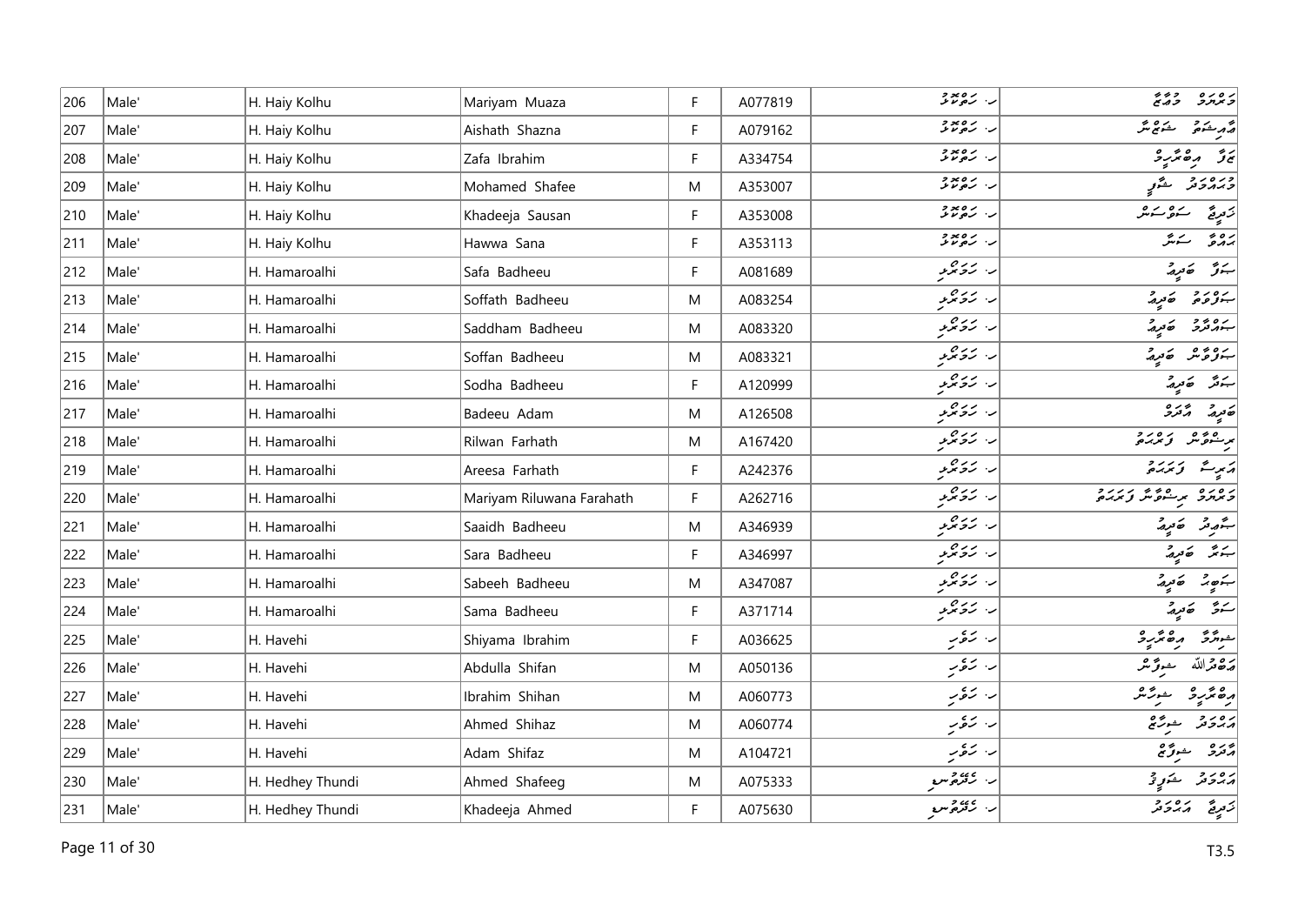| 232 | Male' | H. Hedhey Thundi | Fathmath Jauna Shafeeq   | F.          | A358377 | ر<br> ر. رتره سع     | قهوده ورمش خروي                       |
|-----|-------|------------------|--------------------------|-------------|---------|----------------------|---------------------------------------|
| 233 | Male' | H. Hevatha       | Madheeha Ismail          | F           | A061207 | ر به عرضی            |                                       |
| 234 | Male' | H. Hevatha       | Ali Ismail               | M           | A071670 | ر . ژوَه             | ړې ره د دي                            |
| 235 | Male' | H. Hevatha       | Mamdooha Ismail          | $\mathsf F$ | A088518 | ر به ترخانه          | رەددە بەر ئەر                         |
| 236 | Male' | H. Hevatha       | Aishath Maisa Hayaath    | $\mathsf F$ | A146846 | ر. ژوئ               | و مشرح و دعم دود                      |
| 237 | Male' | H. Hevatha       | Fathimath Laisa Hayath   | F           | A355493 | ر به عرضی            | توجوحه تزمرت برمزم                    |
| 238 | Male' | H. Hudhubin      | MARIYAM SHIUNA           | F           | A125104 | ر. رقره مگر          | ویروز شورهگ                           |
| 239 | Male' | H. Ilaavehi      | Zaid Mohamed             | M           | A046488 | ر بەر ئەۋر           | كالمجموعر ومردح وردح                  |
| 240 | Male' | H. Ilaavehi      | Aminath Shadiya          | F.          | A051675 | ر بەر ئۇر            | ג څر شو د شور پر                      |
| 241 | Male' | H. Ilaavehi      | Ismail Saeed             | M           | A061616 | ر به مرمح کار<br>مرم | برحوم و سکھی کر                       |
| 242 | Male' | H. Ilaavehi      | Zahwan Zaidh Mohamed     | M           | A067318 | ر به وڅور            | ו כשים המים כממכים                    |
| 243 | Male' | H. Ilaavehi      | Mariyam Afaa             | F           | A350514 | ر به ویڅو په         | و ده د و                              |
| 244 | Male' | H. Ilaavehi      | Mohamed Anas             | M           | A350516 | ر بەر ئۇغ            | ورەرو پەترى                           |
| 245 | Male' | H. Ilamaa        | Seema Ahmed              | F           | A036301 | ر. بروژ              | سوځ پر د د د                          |
| 246 | Male' | H. Ilamaa        | Zunnoor Ahmed            | F           | A036302 | ر. دیڅو              | כסמכ מסמכ<br>בייתייתיה המכנת          |
| 247 | Male' | H. Ilamaa        | Hassan Zaneen            | M           | A051652 | ار، ویژگی<br>—       | پرستمبر کا کامپریش                    |
| 248 | Male' | H. Ilamaa        | Salma Ahmed              | F.          | A070631 | ر. د د د د           | ستوفز أردونه                          |
| 249 | Male' | H. Ilamaa        | Muaz Ahmed               | M           | A072372 | ر. د د د د           | و ده و ده د و د<br>در حقیقی میکرد کرد |
| 250 | Male' | H. Ilamaa        | AISHATH THAHAANI RASHEED | F           | A078238 | ار، مۇۋ              | وأوجده وكرس لرجين                     |
| 251 | Male' | H. Ilamaa        | Mariyam Hushamy Rasheed  | F.          | A078239 | ار، مرتزقی           | رەرە ئىشى مەدر                        |
| 252 | Male' | H. Ilamaa        | Fathmath Amaani Rasheed  | F           | A078240 | ار، دیگر             | و و د د مرگه کرد و                    |
| 253 | Male' | H. Ilamaa        | Asima Ahmed              | $\mathsf F$ | A081046 | ر. دیڅو              | ه سوځ مړيروند                         |
| 254 | Male' | H. Ilamaa        | Fathimath Maisha Adam    | F           | A124545 | ر. برنزگ             | توجده وربث أزرد                       |
| 255 | Male' | H. Ilamaa        | Layalee Hassan           | F           | A341214 | ر. برنۇڭ             | أقامرتموا أيركبش                      |
| 256 | Male' | H. Ilamaa        | Hussain Ziyan            | M           | A391051 | ر. د د د             | برستهر شهر بورشر                      |
| 257 | Male' | H. Ilamaa        | Hassan Zayan             | M           | A391053 | ر. دیگر              | برسەش بۇرگىر                          |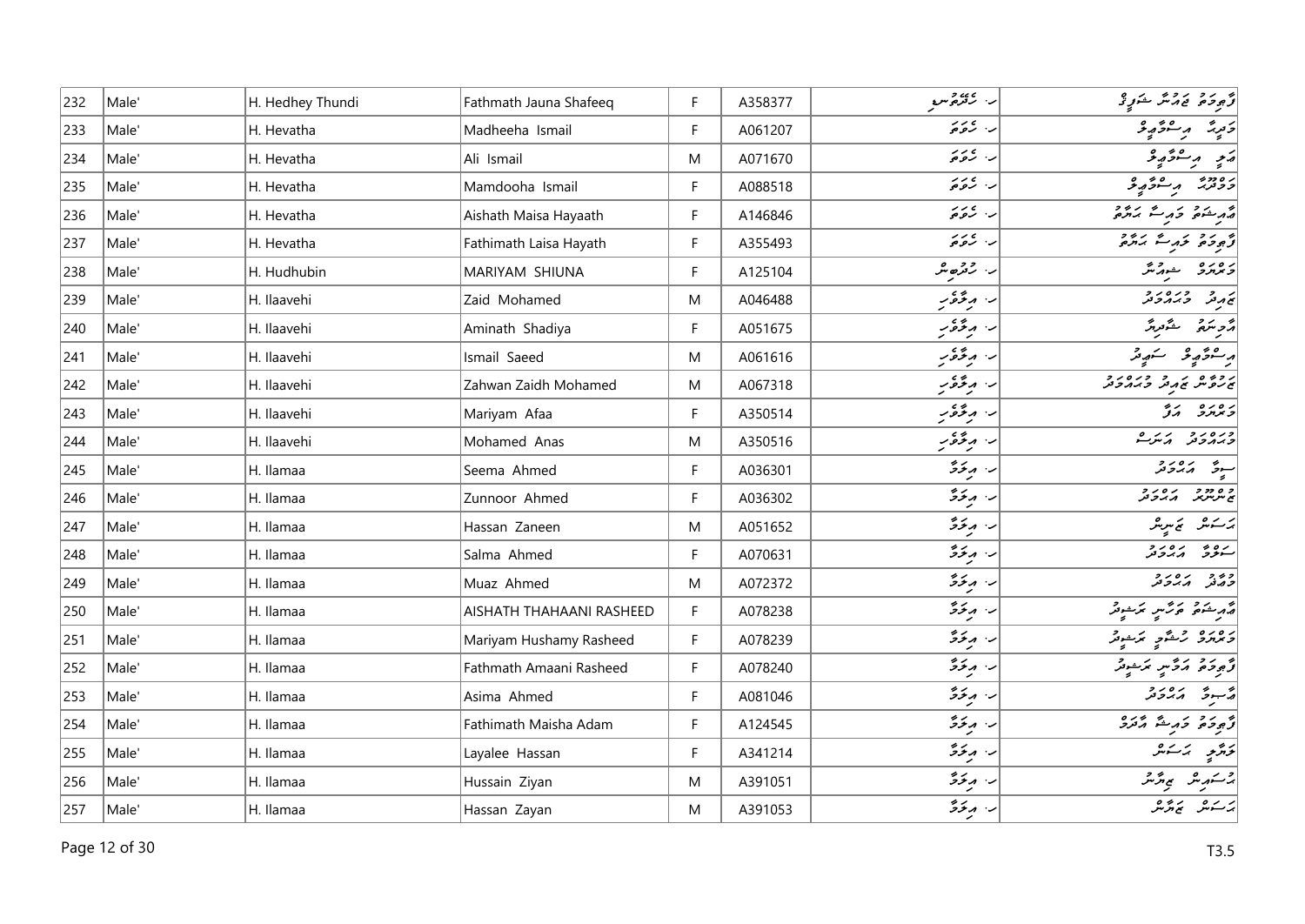| 258 | Male' | H. Ishaanee Villa | Yumna                  | E           | A039168 | ر. برڪسيونژ                                   | پرویژ                                                                                                           |
|-----|-------|-------------------|------------------------|-------------|---------|-----------------------------------------------|-----------------------------------------------------------------------------------------------------------------|
| 259 | Male' | H. Ishaanee Villa | Ahmed Ihusan           | M           | A072531 | ر رېشمبوژ                                     | ەرەر د<br>مەرمەشر                                                                                               |
| 260 | Male' | H. Ishaanee Villa | Ibrahim Ghassan        | M           | A111552 | ر. مەشكىبوۋ                                   | ەر ھەترىر 2<br>بر ھەترىر 2<br>ز بر <sub>م</sub> ر شهر                                                           |
| 261 | Male' | H. Kaashidhooge   | Aminath Habeeb         | E           | A061954 | ر . گەرىپرى<br>ر . گەرىپرى                    | أرمز<br>$\overset{\scriptscriptstyle\mathsf{--}}{\scriptscriptstyle\mathsf{--}}\!\hspace{-0.5pt}\mathsf{--}}\,$ |
| 262 | Male' | H. Kanafu         | Ismail Furusaan        | M           | A126461 | ر، ئەنترىق                                    | ر عۇرپۇ زىرگەر                                                                                                  |
| 263 | Male' | H. Koshidhashuge  | Hassan Khaleel         | M           | A039368 | ر. میمروز ده<br>ر                             | ىزىكى ئەيدى                                                                                                     |
| 264 | Male' | H. Koshidhashuge  | Fathimath Jazla Hassan | F           | A350145 | ر. میموتروی<br>مرتزمرد                        | و و د و د و د د کمک                                                                                             |
| 265 | Male' | H. Koshidhashuge  | Mohamed Jaushan Hassan | M           | A350212 | ر. مخبر تروی                                  | ورەر دېر دىكە ئەسكەر                                                                                            |
| 266 | Male' | H. Loajehi Aage   | Ismail Manik           | M           | A062011 | ر، گوڻي پروگا                                 | ە سىۋە پەنتى سرىد<br>ر                                                                                          |
| 267 | Male' | H. Loajehi Aage   | Haleema Mohamed        | F.          | A062012 | ر، نۇغ روي                                    | بزيرة<br>و ره ر و<br>تر پر ژنر                                                                                  |
| 268 | Male' | H. Loajehi Aage   | Khadeeja Ismail        | F           | A091801 | $rac{c_3}{c_3}\frac{c_3}{c_3}\frac{c_3}{c_3}$ | تَبِيعٌ پرڪوُڀو                                                                                                 |
| 269 | Male' | H. Loajehi Aage   | Hamdhoona Ismail       | F           | A091802 | ر، گوڻي پروگا                                 | ر ه دو پژ<br>بر <del>و</del> در سژ<br>وستورقو                                                                   |
| 270 | Male' | H. Loajehi Aage   | Wajeedha Ismail        | F           | A218350 | $rac{c_3}{c_3}\frac{c_3}{c_3}\frac{c_3}{c_3}$ | ۇيېتىر بېر ئەر                                                                                                  |
| 271 | Male' | H. Loajehi Aage   | Ahmed Layaan Shaheem   | M           | A331876 | ر. وه بروه                                    | رەر دېر دىر ھار <mark>د</mark> ىر                                                                               |
| 272 | Male' | H. Loajehi Aage   | Mohamed Yaniu Shiyam   | M           | A333380 | ر، دې ده ده                                   | ورەرو ئرسمە شەئرو                                                                                               |
| 273 | Male' | H. Loajehi Aage   | Mariyam Yaaniaa Shiyam | F           | A349376 | $rac{c_3}{c_4}\frac{c_5}{c_6}\frac{c_7}{c_8}$ | במתכ תייתו בחלב                                                                                                 |
| 274 | Male' | H. Loajehi Aage   | Aminath Hanaan Mueed   | F.          | A351970 | ر وه ده و                                     | أأدبره بمترش وأرو                                                                                               |
| 275 | Male' | H. Loajehi Palace | Latheefa Ismail        | $\mathsf F$ | A043556 | ر. ئۇق <sub>ەرب</sub> ۇ ئۇس <sup>ى</sup>      | خبج و مستخبر و                                                                                                  |
| 276 | Male' | H. Loajehi Palace | Fareesha Ismail        | F           | A049016 | ر، ئۇي <sub>ج</sub> رى ئەرگە                  | وستوفيو<br>ترىرىد                                                                                               |
| 277 | Male' | H. Loajehi Palace | Abdulla Ismail         | M           | A124159 | ر. دەروزى                                     | رَة قرالله مِ عَرَّمٍ وَ                                                                                        |
| 278 | Male' | H. Loajehi Palace | Aminath Aala Abdulla   | F           | A405381 | ر، دەرە دىن                                   | مُّحِسَعَ مُعَ مَعْقَدَاللَّهُ                                                                                  |
| 279 | Male' | H. Maairaa        | Madhih Mohamed Saleem  | M           | A061447 | ر، ڈرنڈ                                       | وٌ و دره دو سکود                                                                                                |
| 280 | Male' | H. Maairaa        | Mihad Mohamed Saleem   | M           | A061495 | ر، ڈرنڈ                                       | ورمز ورەرو سوۋ                                                                                                  |
| 281 | Male' | H. Maairaa        | Miusam Mohamed Saleem  | M           | A061504 | ر. ژٌربرٌ                                     | ومنتفر وبهدوند سورة                                                                                             |
| 282 | Male' | H. Makaira        | Moosa Manik            | M           | A032993 | ر. ئەنەپەتى                                   | دو پر دی <sub>م</sub>                                                                                           |
| 283 | Male' | H. Makaira        | Mariyam Manike         | F           | A034687 | ر بە ئەرىتى                                   | ر ه ر ه ر په<br><del>د</del> بربرو د سربا                                                                       |
|     |       |                   |                        |             |         |                                               |                                                                                                                 |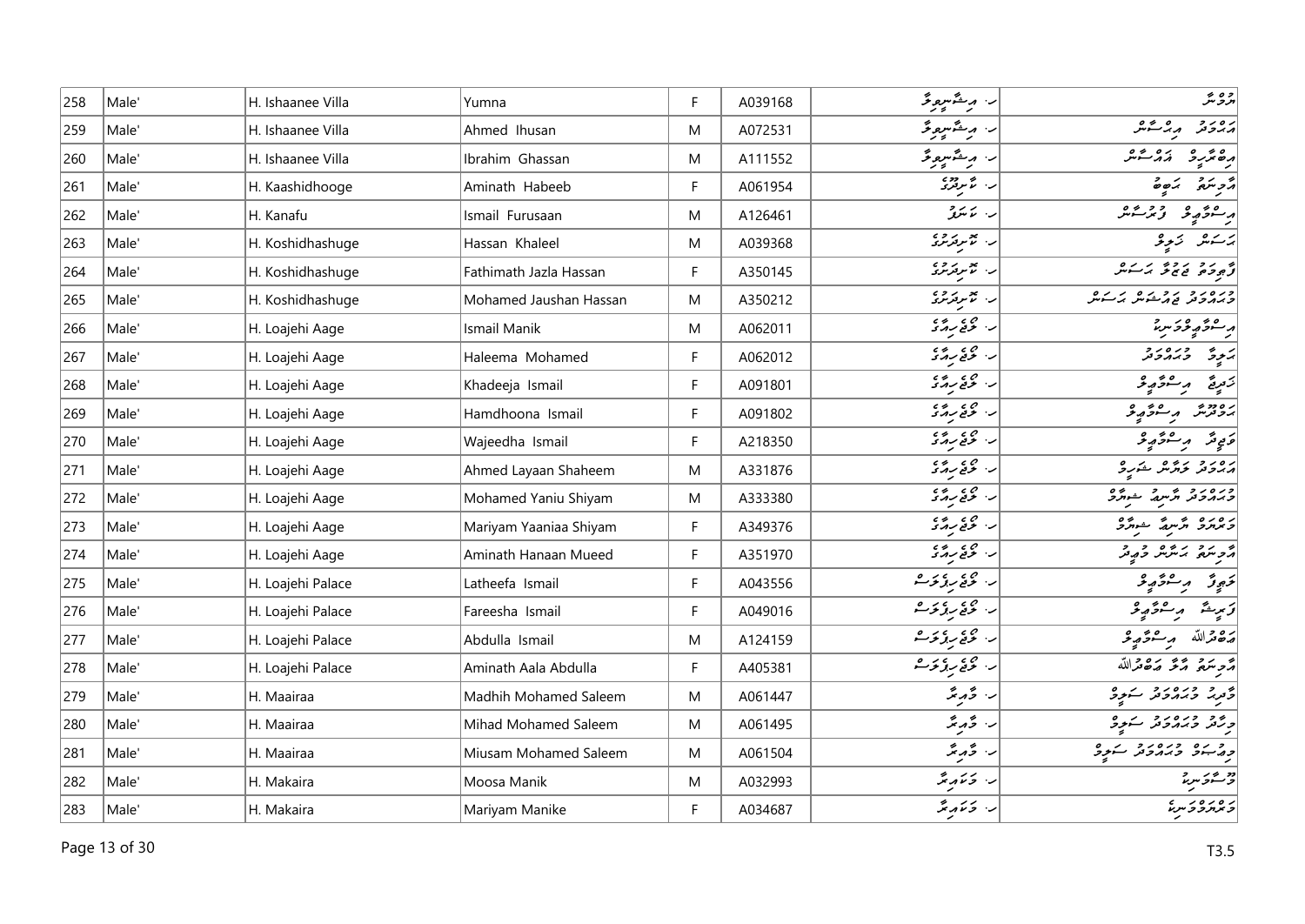| 284 | Male' | H. Meera Ville            | Muaviath Mohamed Rasheed      | M           | A104746 | ر. د پژ ویژ                             | وه رو وره رو برشود                           |
|-----|-------|---------------------------|-------------------------------|-------------|---------|-----------------------------------------|----------------------------------------------|
| 285 | Male' | H. Melbourne              | Mohamed Mujah                 | M           | A000156 | ر، نوپۇھەش                              |                                              |
| 286 | Male' | H. Melbourne              | Zuhula Shareef                | F           | A001062 | ر، ئەۋەش                                | چرىخ شەمرى <sub>ۋ</sub>                      |
| 287 | Male' | H. Melbourne              | Aminath Ryma                  | F           | A001063 | ر، نوپوړه ک                             | ړٌ پر پر پر د                                |
| 288 | Male' | H. Melbourne              | Ali Saleem                    | M           | A007378 | ر، ووص                                  | ړنو شوده                                     |
| 289 | Male' | H. Melbourne              | Mohamed Amjad                 | M           | A024631 | ر، نوپۇھىر                              | ورەرو رەرو<br><i>دىد</i> رونر مە <i>ون</i> ى |
| 290 | Male' | H. Melbourne              | Fathimath Shamnaaz Ali Saleem | F           | A050391 | ر، ئەۋەش                                | و و ده ده مړه کې د کوده                      |
| 291 | Male' | H. Melbourne              | Aminath Mahy                  | F           | A050439 | ر، ووەش                                 |                                              |
| 292 | Male' | H. Melbourne              | Aishath Shifnaz Ali Saleem    | F           | A050440 | ر، ووەش                                 | و رو و ر<br>مرسم و ر<br>مرشم شوهشی می سود    |
| 293 | Male' | H. Melbourne              | Ahmed Sobah                   | M           | A057923 | ر، نوپوهنگر                             | رەرد بەرە                                    |
| 294 | Male' | H. Melbourne              | Mariyam Shifana Ali Saleem    | F           | A150250 | ر، نوپوهنگر                             | د ۱۵۷۵ هورمند کامو سکوچ                      |
| 295 | Male' | H. Melbourne              | Fathimath Rifga               | F           | A306009 | ر، نوپوهنگر                             | وٌجوحَمَ بروْتٌو                             |
| 296 | Male' | H. Melbourne              | Ahmed Bassam Mohamed          | M           | A306010 | ر، نوپۇھىر                              |                                              |
| 297 | Male' | H. Melbourne              | Fathimath Sakha Sobah         | F           | A372852 | ر، ئەۋەش                                | وُمِ وَمَحْمٍ سَنَرٌ سِنَ مَدَ               |
| 298 | Male' | H. Melbourne              | Hawwa Sana Saleem             | F           | A383426 | ر، ووەش                                 | پروی کے مگر کے بیرو                          |
| 299 | Male' | H. Melbourne 1            | Ahmed Ajuad                   | M           | A024632 | ر. د ده ش ا                             | ג פיני הפיני.<br>ההכני הבבה                  |
| 300 | Male' | H. Melbourne 1            | Adam Saleem                   | M           | A035146 | $1 - 222 - 1$                           | پر سر سکوچ                                   |
| 301 | Male' | H. Melbourne 1            | Ibrahim Asad                  | M           | A063239 | $1 - 222 - 1$                           | مەھترىر مەسىر                                |
| 302 | Male' | H. Melbourne 1            | Mariyam Nabeela Adam          | F           | A149143 | 1.995.                                  | رەرە شھۇ مەدە                                |
| 303 | Male' | H. Melbourne 1            | Fathmath Nabaha Adam          | F           | A166676 | 1.995.                                  | 3 12 24 25 27                                |
| 304 | Male' | H. Melbourne Iru          | Samath Ali                    | $\mathsf F$ | A035115 | ر. ۇۋەشمەتر                             | $rac{2}{3}$                                  |
| 305 | Male' | H. Melbourne Iru          | Nasheeda Ibrahim              | F           | A050389 | ر. ووەھىرىم                             | <del>ب</del> رَجو <i>د و میگر</i> د          |
| 306 | Male' | H. Melbourne Iru          | Mohamed Mibsam Asim           | ${\sf M}$   | A330013 | ، دوەشمەتر                              | כנסגב כם כם הברית                            |
| 307 | Male' | H. Meydha                 | Aminath Azima                 | F.          | A091823 | ر. میخو                                 | أأروسكم أأأموخ                               |
| 308 | Male' | H. Meydha                 | MOHAMED NABEEL IBRAHIM        | M           | A258967 | ر به مینچ                               | כנסגב תוסיב תסיבת                            |
| 309 | Male' | H. Meydhaamaizaandhoshuge | Abdulla Azeem                 | M           | A032632 | ے جار ہے جا بدو ہ<br>رد کے فرح پر فرمزی | أرة قرالله كرموم                             |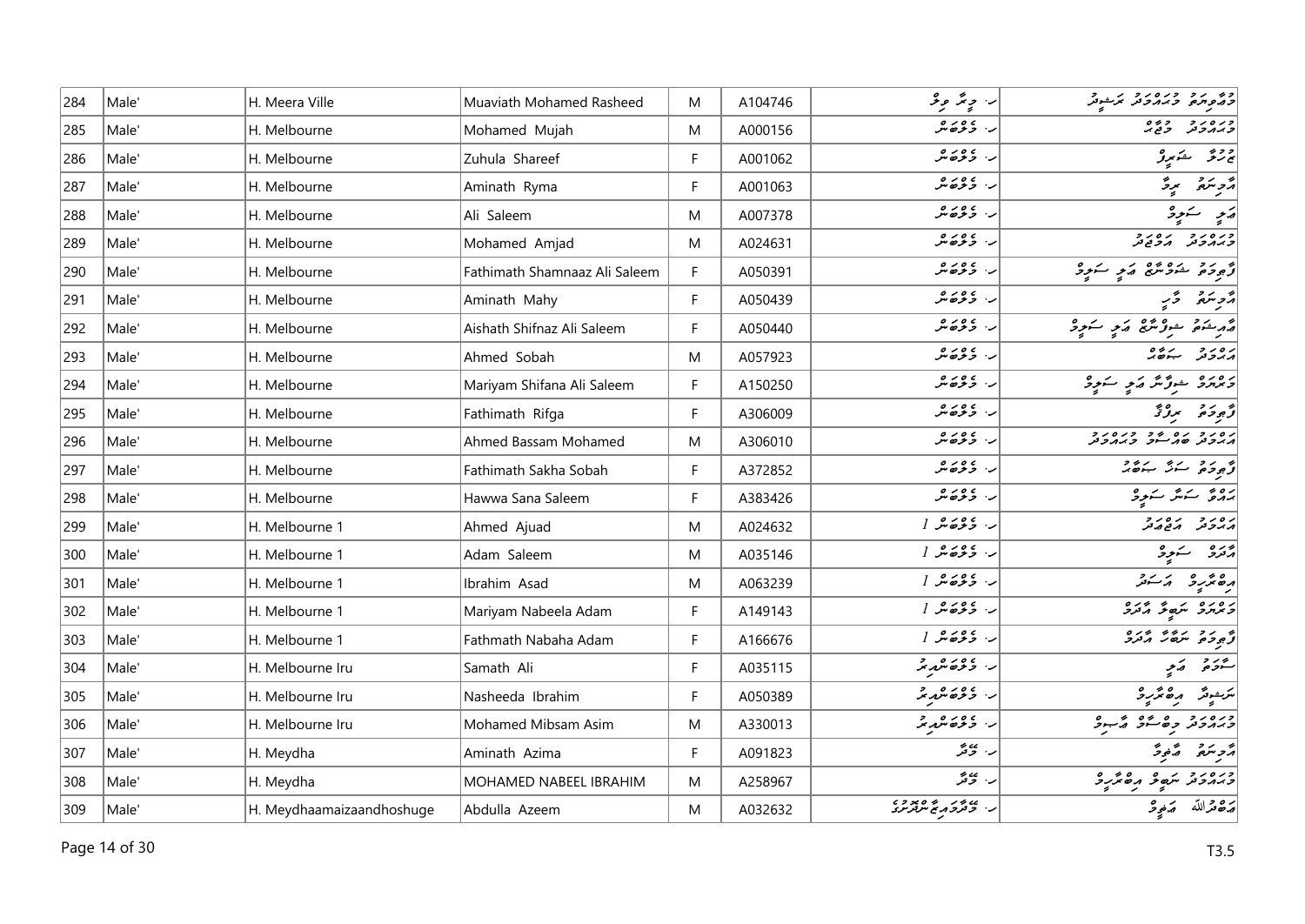| 310 | Male' | H. Meydhaamaizaandhoshuge | Hawwa Zahira           | F. | A041030 | ے پر در پر ویر وے<br>رس تر تر تر بر شریر دی    | ره ده پخ رنگ                                 |
|-----|-------|---------------------------|------------------------|----|---------|------------------------------------------------|----------------------------------------------|
| 311 | Male' | H. Meydhaamaizaandhoshuge | Mohamed Afsal          | M  | A104204 | ے پر در پر ہ پر و ہ<br>ر کے ترور پچ سرتر سری   | ورەرو رەپرە<br><i>دىدە</i> رىر م <i>ۆ</i> جى |
| 312 | Male' | H. Meydhaamaizaandhoshuge | Ahmed Rishwan Amir     | M  | A157388 |                                                | رەر دېدە ئەھەر دېگر                          |
| 313 | Male' | H. Meydhaamaizaandhoshuge | Mohamed Nashwan Amir   | M  | A157389 | ے پر در پر ویر وے<br>رسمبر تر تر تر تر تر تر ی | ورەر وەرە ئەرەپە                             |
| 314 | Male' | H. Moscow ge              | Mohamed Niyaz          | M  | A001544 | ر، پی شروع ی                                   | כנסנכ יטלם                                   |
| 315 | Male' | H. Moscow ge              | Fathimath Jaleel       | F  | A022434 | ر، پی شروع ی                                   | أَدْجِرَةُ وَكَمْ يَحْرِ                     |
| 316 | Male' | H. Moscow ge              | Mohamed Thasnym        | M  | A022436 | ر، پیچ مصری                                    | ورەرو رەسرو                                  |
| 317 | Male' | H. Moscow ge              | Ali Jaleel             | M  | A022654 | ر، پیچ مصری                                    | أركمني أتكفي والمحر                          |
| 318 | Male' | H. Moscow ge              | Badoora Jaleel         | F  | A037486 | ر. پیچە مەم ئ                                  | ردد تر تر تر تر                              |
| 319 | Male' | H. Moscow ge              | Aishath Jaleel         | F. | A037584 | ر. پی ۵۵۰ و                                    | أأرم المستكم والمحافي                        |
| 320 | Male' | H. Moscow ge              | Ahmed Rishwan          | M  | A038842 | ر، پیچ مصری                                    | رەرد برىشەھ                                  |
| 321 | Male' | H. Moscow ge              | Aminath Rushma         | F  | A038843 | ر. پیچە مەم ئ                                  | أأروبتهم المرشوح                             |
| 322 | Male' | H. Moscow ge              | ABDULLA JALEEL         | M  | A041878 | ر، پیچ دہ ہی                                   | أَرَّةٍ مِّرَّاللَّهُ ۖ مَوْ مِرْ            |
| 323 | Male' | H. Moscow ge              | Ibrahim Jaleel         | M  | A048050 | ر، بی هره و                                    | ە ھەترىر <sup>ى</sup><br>تح وٍ وَ ک          |
| 324 | Male' | H. Moscow ge              | Mariyam Jaleel         | F. | A048700 | ر، پی شروع ی                                   | ر ه ر ه<br>د بربرگ<br>تع و د گ               |
| 325 | Male' | H. Moscow ge              | Ahmed Jaleel           | M  | A058669 | ر. پیچە مەم ئ                                  | رەرى قرو                                     |
| 326 | Male' | H. Moscow ge              | Nazaha Ahmed Jaleel    | F. | A058891 | ر، پی شروع ی                                   | بروس برورد بالمحافي                          |
| 327 | Male' | H. Moscow ge              | Mohamed Abdulla        | M  | A061178 | ر، پی شروع ی                                   | وره رو ده دالله                              |
| 328 | Male' | H. Moscow ge              | ISMAIL ABDULLA         | M  | A122013 | ر. پی شروع                                     | مرعوً موقى مكافرالله                         |
| 329 | Male' | H. Moscow ge              | Akram Abdulla          | M  | A154689 | ر. پی شروع                                     | بره بره بره قرالله                           |
| 330 | Male' | H. Moscow ge              | Hawwa Ameera Abdulla   | F. | A154690 | ر. پیچ مشرع ی                                  | بروء برج قد وكامرالله                        |
| 331 | Male' | H. Moscow ge              | Aminath Ibrahim Jaleel | F. | A167448 | ر. پیچە مەم ئ                                  | أزوينه وهتربرد فيجيز                         |
| 332 | Male' | H. Moscow ge              | Mohamed Ibrahim Jaleel | M  | A167449 | ر. پیچە مەم ئ                                  | ورەرو رەپرىر قوچ                             |
| 333 | Male' | H. Moscow ge              | Khansa Binth Ahmed     | F. | A326471 | ر. پی شروع ی                                   | ر مرگ صرح بره بر د                           |
| 334 | Male' | H. Moscow ge              | Hawwa La'aaly          | F. | A332514 | ر. پوه ده کا                                   | برە ئەتەپ                                    |
|     |       |                           |                        |    |         |                                                |                                              |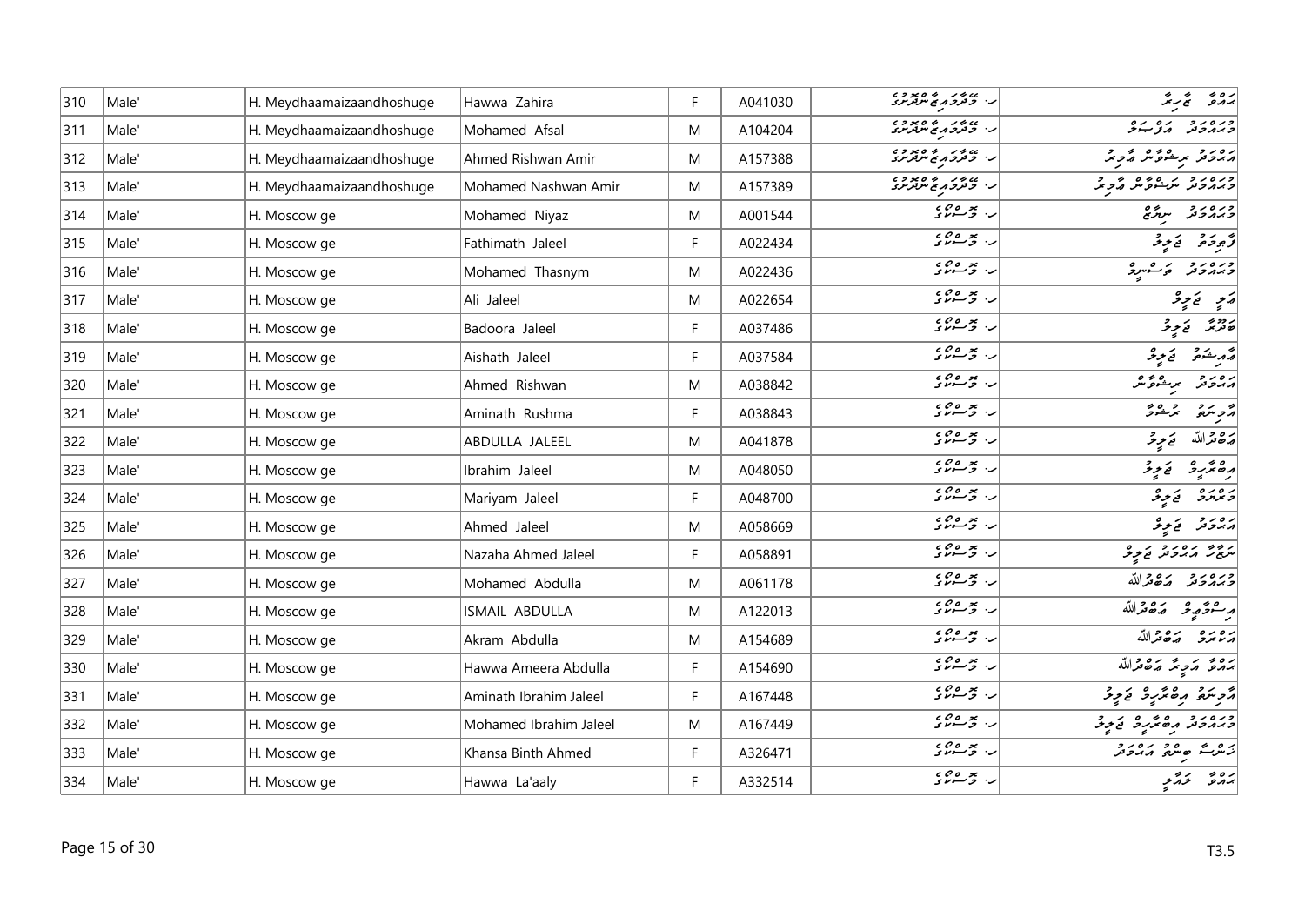| 335 | Male' | H. Moscow ge      | <b>FATHIMATH THOOBA YOOSUF</b><br><b>HANEEF</b> | F           | A333060 | ر. پیچ شمای              | و د د ده د ده و لسرو                                              |
|-----|-------|-------------------|-------------------------------------------------|-------------|---------|--------------------------|-------------------------------------------------------------------|
| 336 | Male' | H. Moscow ge      | Ru'yaa Binth Ahmed Jaleel                       | F.          | A334619 | ر. پوه ده د              | ככל פיתם גם גבנים                                                 |
| 337 | Male' | H. Moscow ge      | Mariyam Noora Yoosuf Haneef                     | F.          | A334729 | ر. پیچ ده پی             | גם גם ככל ככבים העורבים.<br>בימו <i>ניב</i> יינים ומערבים העורבים |
| 338 | Male' | H. Moscow ge      | Ash-ham Mohamed Thasneem                        | M           | A334813 | ر. پیچ ده پی             | ر وره دره در رومره                                                |
| 339 | Male' | H. Moscow ge      | Rauha Binth Ahmed Jaleel                        | F.          | A336483 | ر. پوه ده د              | بروي كاللهج كالرود فأورقه                                         |
| 340 | Male' | H. Moscow ge      | Kausar Ahmed Jaleel                             | F           | A336484 | ر. پوه ده د              | ני כן כן כן כן לקב                                                |
| 341 | Male' | H. Moscow ge      | Anas Abdulla                                    | M           | A349806 | ر. پوه ده د              | مَسَرَعْ مَصْعَرَاللّه                                            |
| 342 | Male' | H. Moscow ge      | Aash Abdulla                                    | M           | A349819 | ر. پوه ده د              | مَّشْهُ مَهْ مَرْاللَّه                                           |
| 343 | Male' | H. Naseemee       | Abdullah Waseem                                 | M           | A001272 | ر. سگرسور<br>ا           | مَدْهُ مَرْاللّه وَ وَ                                            |
| 344 | Male' | H. Naseemee       | Fathimath Niusha                                | F           | A037723 | ر گرسور<br>مستق          | أَوْجِودَهُ سِيرَ اللَّهُ                                         |
| 345 | Male' | H. Naseemee       | Aminath Waheeda                                 | F           | A037733 | ر آگر سوچ<br>مراجع       | أأروبتكم وكالميقر                                                 |
| 346 | Male' | H. Naseemee       | Naaif Saleem                                    | M           | A047719 | ر، مترسور<br>من          | ىئىر ۋ<br>سەمەيە                                                  |
| 347 | Male' | H. Naseemee       | Mariyam Latheefa                                | F.          | A057243 | ر<br>ابن متوسع و<br>مقبر | ر ه پر ه<br><del>ر</del> بربرگ<br>ځږوگ                            |
| 348 | Male' | H. Naseemee       | Namrath Saleem                                  | $\mathsf F$ | A112399 | ر، مگر سور<br>محمد       | ىرە يە ج<br>سرچ بىر <i>ە</i><br>سەرد                              |
| 349 | Male' | H. Naseemee       | Mohamed Althaf                                  | M           | A137999 | ر، مترسور<br>ا           | وره رو ده ده<br><del>و</del> برم <b>رمر مرج</b> وز                |
| 350 | Male' | H. Naseemee       | Nayasheen Naaif                                 | F.          | A329181 | ر، سرگرد<br>ع            | ىترگەشىشى ئىگىرۇ                                                  |
| 351 | Male' | H. Naseemee Villa | Fathimath Inala                                 | F           | A032557 | ر. ئىز ئىسور بۇ          | أقهوم ويتمع                                                       |
| 352 | Male' | H. Naseemee Villa | Aishath Hussain                                 | F           | A037501 | ر. سَرَسوچ و گ           | مەر شىم بىر شىر بىر                                               |
| 353 | Male' | H. Naseemee Villa | Mohamed Adam                                    | M           | A058740 | ر. سَرَسوچ و گ           | ورەر د درە<br><i>دىد</i> ەرىر مەد <i>ر</i>                        |
| 354 | Male' | H. Naseemee Villa | Hussain Adam                                    | M           | A074011 | ر، سرسوه و ژ             | جر مسکور مدور در حر                                               |
| 355 | Male' | H. Naseemee Villa | Hassan Adam                                     | M           | A074012 | ر. سڪر پڻ پورگ           |                                                                   |
| 356 | Male' | H. Naseemee Villa | Adam Naseem                                     | M           | A077185 | ر. سڪر پوه وگ            | و دره سرب و                                                       |
| 357 | Male' | H. Naseemee Villa | Ahmed Adam                                      | M           | A104374 | ر. سڪسوچ وگ              | بر ه بر د<br>م <i>ر</i> بر <del>د</del> ر<br>پور ہ<br>مرکزو       |
| 358 | Male' | H. Naseemee Villa | Aminath Adam                                    | $\mathsf F$ | A147247 | ر، سڪريو وگ              | ړې شره په ډېره                                                    |
| 359 | Male' | H. Nees           | Mohamed Rishwan                                 | M           | A000278 | ر. سرم<br>__ *           | ورەرو بررەپەر<br><i>ورەدەن بر</i> ىشو <i>ۋىن</i> ر                |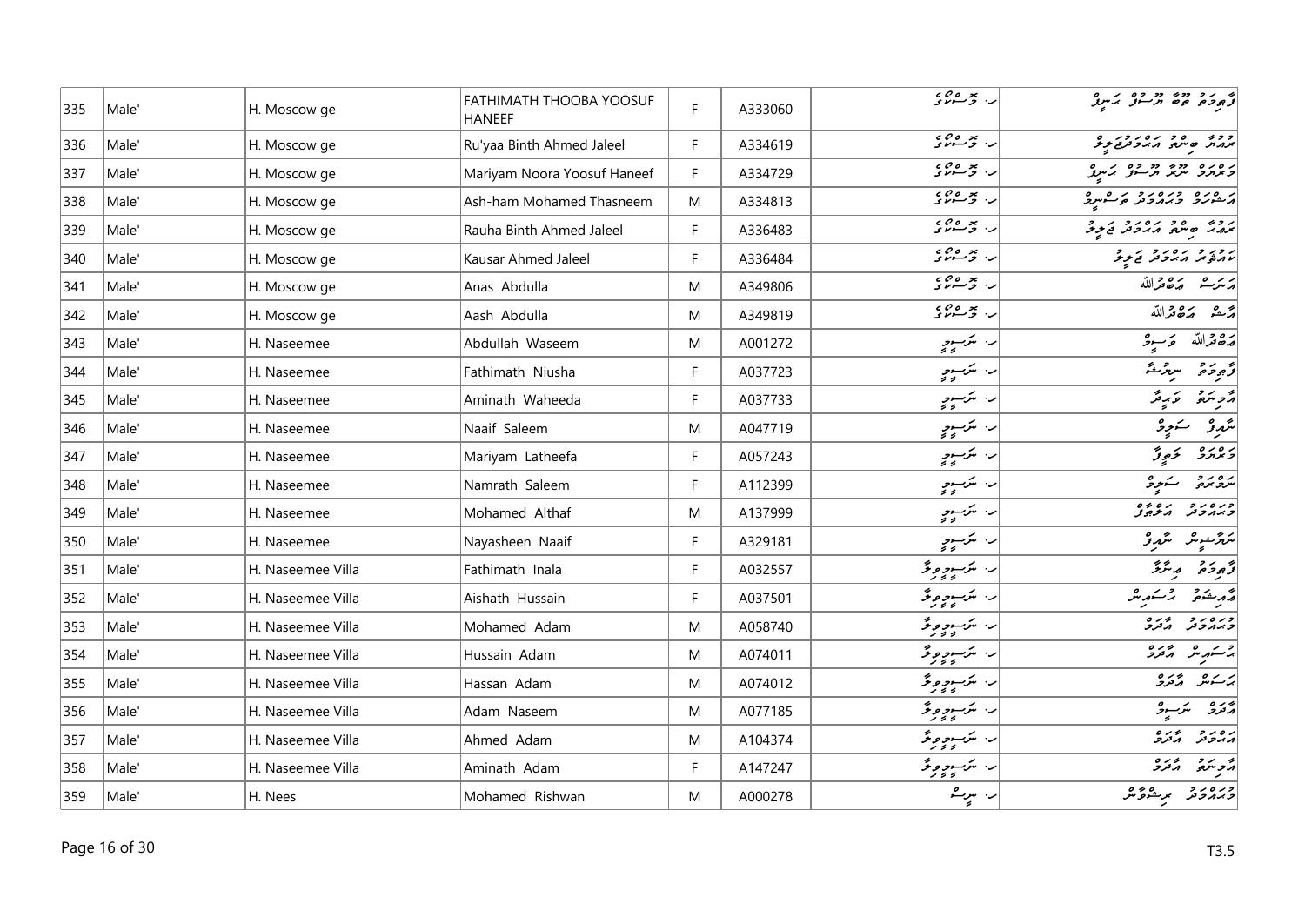| 360 | Male' | H. Nees      | Leela Mohamed              | F  | A001786 | ر. سرم<br><u>شد</u>                                    | و پژه دره درو                                           |
|-----|-------|--------------|----------------------------|----|---------|--------------------------------------------------------|---------------------------------------------------------|
| 361 | Male' | H. Nees      | Julia Mohamed              | F. | A001788 | ر. سرم<br>—                                            | ود مریمر<br>  فع عربرگر<br>ور ه ر و<br><i>د ب</i> رگرفر |
| 362 | Male' | H. Nees      | Ahmed Adam                 | M  | A011731 | ر. سرگ                                                 | بره بر و بره                                            |
| 363 | Male' | H. Nees      | Ahmed Saleem               | M  | A024471 | ار. سرچ<br>ڪ                                           | رەرو سكوپ                                               |
| 364 | Male' | H. Nees      | Shazna Ahmed               | F  | A027402 | ر. سرم<br>نے                                           | شەر ئەرەر دەرد                                          |
| 365 | Male' | H. Nees      | Sazla Ahmed                | F  | A027403 | ر. سرچ<br>ڪ                                            | سەي ئەرەر دەر                                           |
| 366 | Male' | H. Nees      | Aishath Sinaau             | F  | A027420 |                                                        | وكرمشكم سوستر                                           |
| 367 | Male' | H. Nees      | Sazmy Ahmed                | M  | A027421 | ار. سرچ<br>ڪ                                           | شهج د مارد و                                            |
| 368 | Male' | H. Nees      | Ali Abdullah               | M  | A027426 | ر. سرم                                                 | أصَعِ صَدَّقَدَاللَّهُ                                  |
| 369 | Male' | H. Nees      | Ahmed Niyaz                | M  | A036350 | ر. سرچ<br>ڪ                                            | د ۱۵ د مرسمه                                            |
| 370 | Male' | H. Nees      | Ibrahim Hassan             | M  | A057363 | ر. سرم<br>——                                           | مەھرىرى بەسكىر                                          |
| 371 | Male' | H. Nees      | Hussain Sunaim Ibrahim     | M  | A072193 | ر. سرم<br>ڪ                                            | يز سكر مكر من المستخرج المستخرج و                       |
| 372 | Male' | H. Nees      | Fathmath Leena             | F  | A079797 | ار. سرچ<br>ڪ                                           | ۇۋەدە بېتر                                              |
| 373 | Male' | H. Nees      | Zuhura Ibrahim             | F  | A105922 | ر. سرچ<br>ڪ                                            |                                                         |
| 374 | Male' | H. Nees      | Laila Mohamed              | F  | A153047 | ار. سرچ<br>ڪ                                           | كورگر ورەرو                                             |
| 375 | Male' | H. Nees      | Mohamed Awus Asim          | M  | A347179 | ر. سرم<br>ڪ                                            | כנסגב גבם בהפ                                           |
| 376 | Male' | H. Nees      | Mohamed Laish Niyaz        | M  | A351981 | ر. سرگ<br>ڪ                                            | ورورو ترمث سرده                                         |
| 377 | Male' | H. Nees      | Mohamed Eyal Nasym         | M  | A353221 | ر. سرم                                                 | ورەرو مەد ئىر                                           |
| 378 | Male' | H. Nees      | Aishath Anaau Mohamed      | F. | A354421 | ار. سرچ<br>ڪ                                           | أشهر شده و در ۲۵ در و                                   |
| 379 | Male' | H. Nees      | Aminath Eenau Mohamed      | F  | A354422 | ار. سرم<br>ڪ                                           | הכיתה הייתה כמחכת                                       |
| 380 | Male' | H. Nees      | Mariyam Eemau Mohamed      | F  | A354536 | ر. سرم<br>— "                                          | ג סגם נגד כגם גב                                        |
| 381 | Male' | H. New Dawn  | Suooda Ibrahim             | F  | A054442 | ر. سرچيمگر                                             | בחינה תפיתיק                                            |
| 382 | Male' | H. New Dawn  | <b>AISHATH EENA SHAHID</b> | F  | A341792 | $\frac{\partial \mathcal{C}_{2}}{\partial \mathbf{r}}$ | أقهر ينكفح ويتكر يتكريني                                |
| 383 | Male' | H. New Queen | Ahmed Waheed               | M  | A036291 | ر. سرونامرینگ                                          | پروتر کرېدتر                                            |
| 384 | Male' | H. New Queen | Ali Azim                   | M  | A045185 | ر. سرچم په ش                                           | أمدمج مدحوحه                                            |
| 385 | Male' | H. New Queen | Hawwa Waheed               | F  | A059045 | ر. سرونامرینگ                                          | رەپە كەبەر                                              |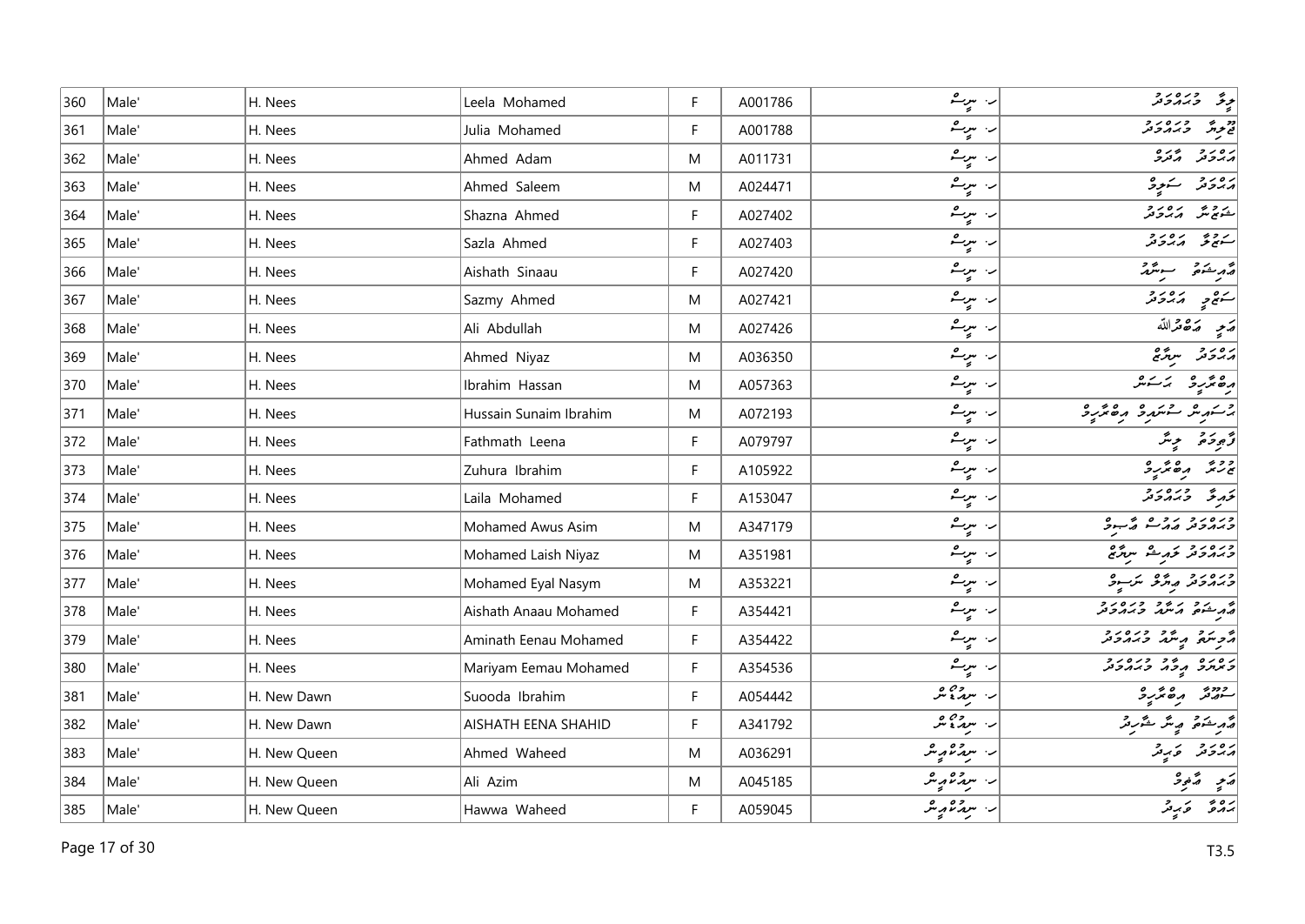| 386 | Male' | H. Niyaasaa | Adhuham Niyaz                | M           | A000062 | ر. سرگە گ   | سرگرمج<br>برەرىر                          |
|-----|-------|-------------|------------------------------|-------------|---------|-------------|-------------------------------------------|
| 387 | Male' | H. Niyaasaa | Mohamed Niyaz                | M           | A001366 | ر. سرگە ئە  | سرور<br>و رە ر د<br><i>د ب</i> رگەنز      |
| 388 | Male' | H. Niyaasaa | Fathimath Ibrahim            | $\mathsf F$ | A026240 | ر. سرگرگ    | ە ھەترىر <sup>ە</sup><br>ۇ بوز ئە         |
| 389 | Male' | H. Niyaasaa | Hassan Niyaz                 | M           | A026241 | ر. سرگرگ    | ئەسەش سۇرىج                               |
| 390 | Male' | H. Niyaasaa | Aminath Ifham Niyaz          | F           | A033782 | ر. سرگرگ    | أأدينه أروموه للمرامح                     |
| 391 | Male' | H. Niyaasaa | Aishath Aileen Niyaz         | $\mathsf F$ | A042417 | ر. سرگرگ    | ג'ו בים ג'ו בית יטלים                     |
| 392 | Male' | H. Niyaasaa | Aishath Niyaz                | F           | A042422 | ر. سرگرگ    | وكرك في المركز                            |
| 393 | Male' | H. Niyaasaa | Jinan Niyaz                  | M           | A048264 | ر. سرگرگ    | محریش سرمزی                               |
| 394 | Male' | H. Niyaasaa | Fathimath Ahlam Niyaz        | F           | A049163 | ر. سرگە ئە  | توجده مدنود سر                            |
| 395 | Male' | H. Niyaasaa | Hussain Niyaaz               | M           | A058278 | ر. سرگرگ    | ر مس <sub>ور</sub> شرور برانده<br>مسالم   |
| 396 | Male' | H. Niyaasaa | Mariyam Ilham Niyaz          | F           | A077694 | ر. سرگرگ    | ويرود وورو سرو                            |
| 397 | Male' | H. Niyaasaa | Ismail Niyaz                 | M           | A121560 | ر. سرگرگ    | و څوگړی سرگړ                              |
| 398 | Male' | H. Niyaasaa | <b>IBRAHIM YUSHUA NIYAAZ</b> | M           | A151231 | ر. سرگرگ    | תפתוב תיית יית                            |
| 399 | Male' | H. Niyaasaa | Fathimath Thaima Niyaaz      | $\mathsf F$ | A151232 | ر. سرگرگ    | و و د و مرد و سرگاه                       |
| 400 | Male' | H. Niyaasaa | Ahmed Niyaz                  | M           | A153558 | ر. سرگە ئە  | גפיק תוצר                                 |
| 401 | Male' | H. Niyaasaa | Aishath Yumn Niyaz           | F           | A331467 | ر. سرگرگ    | הו לי כם בי יותר                          |
| 402 | Male' | H. Niyaasaa | Mariyam Niyaz                | F           | A332101 | ر. سرگرگ    | במחב ייחלב                                |
| 403 | Male' | H. Niyaasaa | Allam Ahmed Asim             | M           | A381800 | ار.<br>است  | נים בי הביבה הייבר                        |
| 404 | Male' | H. Nooali   | Ibrahim Waheed               | M           | A000419 | ر. متندَمِ  | وە ئۇرۇ بۇ بو                             |
| 405 | Male' | H. Nooali   | Mohamed Shifau Ibrahim       | M           | A001395 | ابن متزمزمو | כנים הב להב הפיתים                        |
| 406 | Male' | H. Nooali   | Ahmed Shaman Ibrahim         | M           | A001396 | ر. تترمز    | גם גב גם גם גם גם גם<br>גגבת شوכבית גם גב |
| 407 | Male' | H. Nooali   | Abdulla Sabah Ibrahim        | M           | A010459 | سا چېمنو    | رە داللە جۇھ مەھەرد                       |
| 408 | Male' | H. Nooali   | Fathuhulla Waheed            | ${\sf M}$   | A034140 | ر قبيد و    | وحرجه الله عربية                          |
| 409 | Male' | H. Nooali   | Ali Waheed                   | M           | A035354 | ر. چې په    | ړې وړي <sub>د</sub>                       |
| 410 | Male' | H. Nooali   | FATHIMATH WAHEEDA            | F           | A043833 | ر. متندَمِ  | وٌودة وَرِمَّدٌ                           |
| 411 | Male' | H. Nooali   | Rushdhullah Ismail           | M           | A049764 | ر. چې په    | بر شوترالله بر صوّ پر و                   |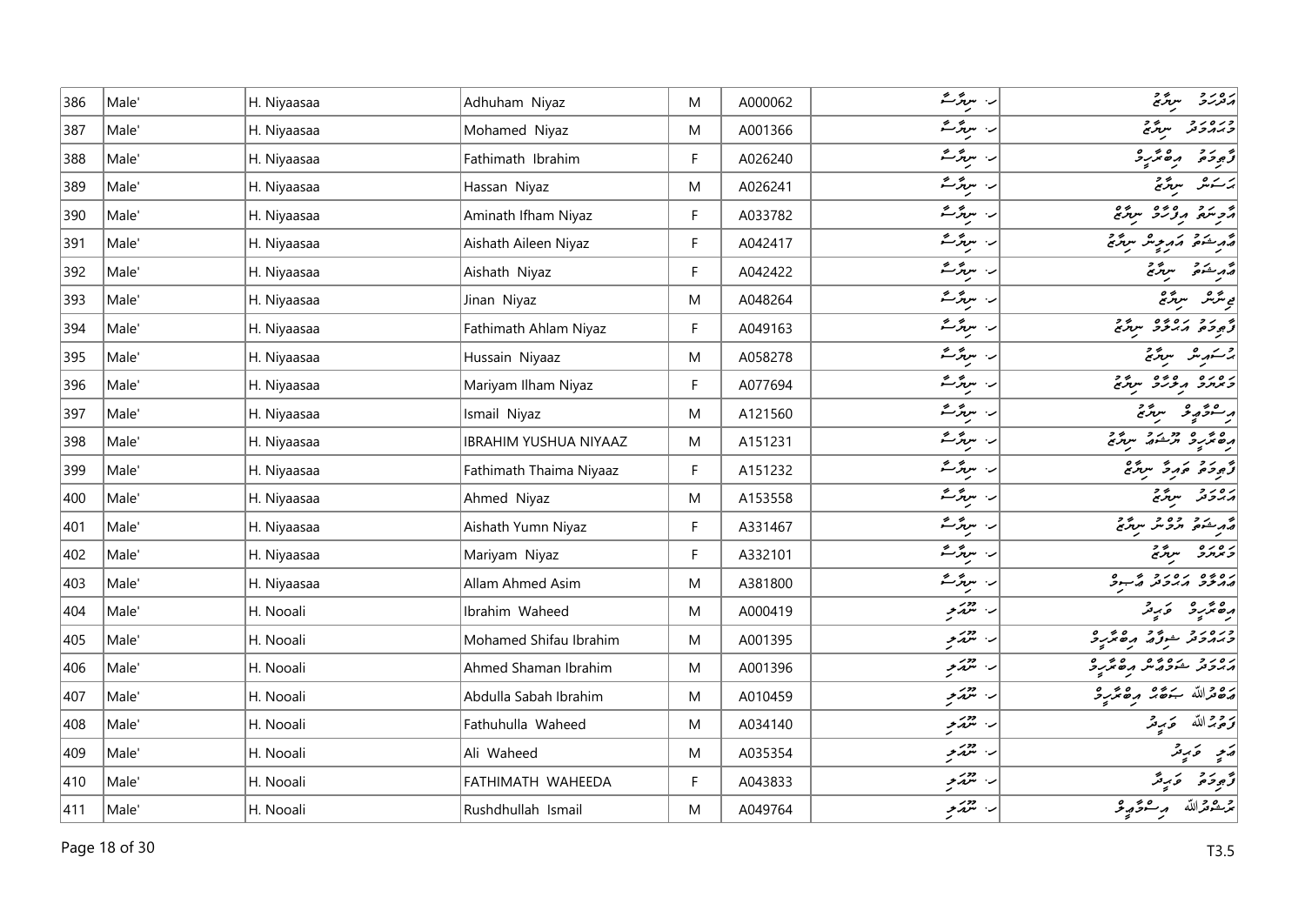| 412 | Male' | H. Nooali    | Ahmed Waheed            | M | A058971 | ر، شمەھ       | دەر د كەرد                                                                                                     |
|-----|-------|--------------|-------------------------|---|---------|---------------|----------------------------------------------------------------------------------------------------------------|
| 413 | Male' | H. Nooali    | Mohamed Shamoon Ahmed   | M | A071364 | ر. شەر ئە     | وره رود ره ده ده رو<br><i>وب</i> ه روس شوه س مبروتر                                                            |
| 414 | Male' | H. Nooali    | Mariyam Waheeda         | F | A096750 | ر، متمدّمو    | دەرە ئەيدىگە                                                                                                   |
| 415 | Male' | H. Nooali    | Ahmed Jasheem           | M | A100761 | ر. متندَمِ    | د ۱۵ د ح شوڅ                                                                                                   |
| 416 | Male' | H. Nooali    | Hussain Shunan Ahmed    | M | A138712 | ر. متمدّمة    |                                                                                                                |
| 417 | Male' | H. Nooali    | Fathimath Shaufa        | F | A148772 | ر چې په       | و محمد المعاملة المحمدة المحمدة المحمدة المحمدة المحمدة المحمدة المحمدة المحمدة المحمدة المحمدة المحمدة المحمد |
| 418 | Male' | H. Nooali    | Mohamed Jaasim          | M | A149273 | بالمتعجز      | ورەرو ئەسو                                                                                                     |
| 419 | Male' | H. Nooali    | Manha Ali               | F | A328077 | ر. متندَمِ    | ئەشرىتە كەيچە                                                                                                  |
| 420 | Male' | H. Nooali    | Maisa Fathuhulla Ismail | F | A340999 | ر میندو       | خدع وخوبرالله ويحفظ ويحر                                                                                       |
| 421 | Male' | H. Nooali    | Hassan Saudhoon         | M | A362076 | ر قبيد بر     | پر کے مردوم                                                                                                    |
| 422 | Male' | H. Nooali    | Saifa Ahmed Waheed      | F | A373475 | ر، متمدّمو    | الشمرة المره والمحدد المحدد المحدد المحمد المستجمدة المحمد المحمد المحمد المحمد المحمد المحمد المحمد           |
| 423 | Male' | H. Nooali    | Nubla Hamza             | F | A373943 | ر. تتمه بر    | روه ژوځ                                                                                                        |
| 424 | Male' | H. Nooali    | Laisa Fathuhulla Ismail | F | A381086 | ر. چې په      | خدر محمد وحوالله وحقوقي فلمحمد                                                                                 |
| 425 | Male' | H. Port Side | Fathimath Neena         | F | A011942 | $\frac{1}{2}$ | قەدىق سېڭر                                                                                                     |
| 426 | Male' | H. Port Side | Nasheeda Ahmed          | F | A045075 | ر، جۇھ سەر ؟  | أنتربشيفكر المركزونر                                                                                           |
| 427 | Male' | H. Port Side | Aishath Abdul Hannan    | F | A046367 | $2.0 - 2.0$   | ه د د ده ده ده ده و<br>په دشوی په هنرم در سرس                                                                  |
| 428 | Male' | H. Port Side | Umar Abdul Hannan       | M | A046368 | ر، جۇھ سەر ج  | در د ده ده ده د د د                                                                                            |
| 429 | Male' | H. Port Side | Ahmed Vikas             | M | A047869 | ر، بۇھ سەر ؟  | رەرد ونڈے                                                                                                      |
| 430 | Male' | H. Port Side | Ibrahim Ali             | M | A063641 | $\frac{1}{2}$ | رە ئۆر ئەير                                                                                                    |
| 431 | Male' | H. Port Side | Aminath Nazuha          | F | A063676 | ر. جۇھ سەر ج  | أأدبره<br>سرچ گ                                                                                                |
| 432 | Male' | H. Port Side | Hawwa Nazwa             | F | A063677 | $\frac{1}{2}$ | رە بەردە<br>بەرە سىرە                                                                                          |
| 433 | Male' | H. Port Side | Aishath Nazmy           | F | A063678 | ر. جۇھ سەر ج  | م الله عن الله عليه الله عليه الله عليه الله عليه الله عليه الله عليه الله عليه الله عليه الله عليه            |
| 434 | Male' | H. Port Side | Mohamed Ali             | M | A063679 | ر. جۇھ سەر ج  | ورەرو كې                                                                                                       |
| 435 | Male' | H. Port Side | Hassan Vikash           | M | A064026 | ر، جوھ سرم ہ  | برسكش عبرتمشه                                                                                                  |
| 436 | Male' | H. Port Side | Ismail Azwaru           | M | A097607 | $2.4 - 2.7$   | وسنؤوع وبالمعالم                                                                                               |
| 437 | Male' | H. Port Side | Ali Aswad               | M | A097634 | ر، جۇھ سىردى  | أەسم بەر ئەرە                                                                                                  |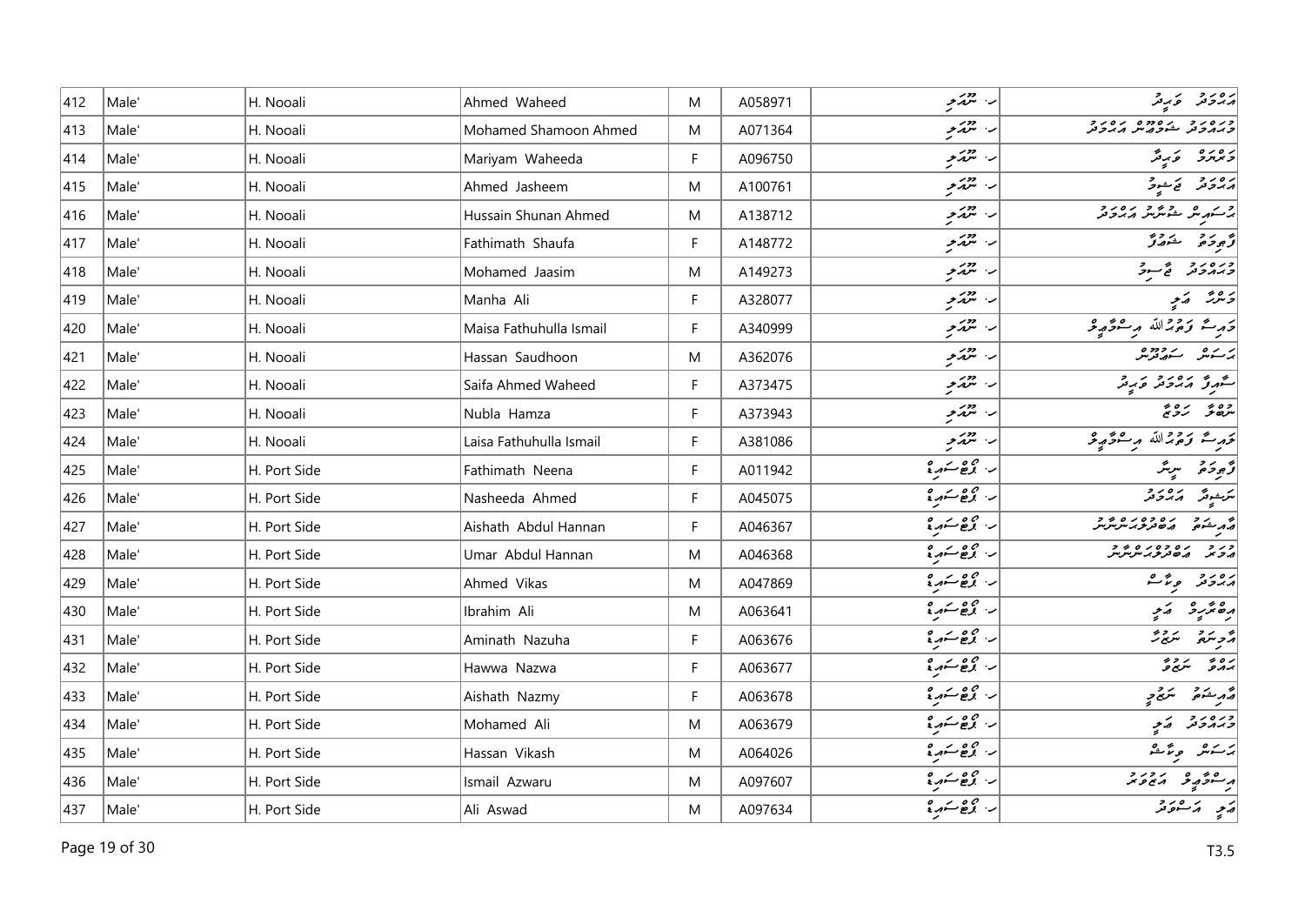| 438 | Male' | H. Port Side | Mohamed Maumoon             | M         | A102288 | ربه وه شهره        | כנסנכ נכחם<br>כגובת בובית               |
|-----|-------|--------------|-----------------------------|-----------|---------|--------------------|-----------------------------------------|
| 439 | Male' | H. Port Side | Ahmed Azman                 | M         | A146538 | 8,0.00             | גפגב גפגם.<br>גגבת גבבית                |
| 440 | Male' | H. Port Side | Fathmath Malsa Maumoon      | F         | A198891 | $2, -2, -1$        | و د د ده په دوده                        |
| 441 | Male' | H. Port Side | Aishath Aeka Hassan Khaleel | F         | A342162 | $2, -2, -1$        | ړٌږ شَهُ دَرِءٌ لَاسَانګر دَرِدُ        |
| 442 | Male' | H. Port Side | Yoosuf Arshad               | M         | A345343 | $\frac{1}{2}$      | دو وه در در د<br>پرسونی پر پر شوتر      |
| 443 | Male' | H. Ranvehi   | Ulfath Ibrahim              | F         | A051959 | ر بره و .          | وورد وهريرو                             |
| 444 | Male' | H. Reethinoo | Rashida Yoosuf              | F         | A033226 | ر. موجومبر<br>په س | ئۇ شەنگە تەرىخ<br>مۇشەنگە تەرىخى        |
| 445 | Male' | H. Reethinoo | Moosa Mohamed               | ${\sf M}$ | A056132 | ر، بره مر<br>په م  | ووقع وره د و                            |
| 446 | Male' | H. Reethinoo | Ahmed Hamza Moosa           | ${\sf M}$ | A068033 | ر. بره متر<br>پهر  | גפגב גם 2 מש.<br>גגבע גבש ביי           |
| 447 | Male' | H. Reethinoo | Mohamed Hasrath Moosa       | M         | A068034 | ر. بره متر<br>په م | ورەر دېرەرد «م                          |
| 448 | Male' | H. Rimaas    | Hawwa Gasim                 | F         | A032473 | ار. برومي<br>ا     | برەپ پچ سوچ                             |
| 449 | Male' | H. Rumania   | Inaz Saleem                 | M         | A011523 | ر. برد سرگر        | ېرىنى سەردۇ                             |
| 450 | Male' | H. Rumania   | Shehenaz Saleem             | F         | A022315 | ر وي سرگر          | ے کا محرم<br>مشرک ملزم<br>سەرد          |
| 451 | Male' | H. Rumania   | Hussain Saleem              | M         | A024561 | ر. بردس پر         | چرىسى سىموۋ                             |
| 452 | Male' | H. Rumania   | Mirza Saeed                 | ${\sf M}$ | A024562 | ر. بروسرگر         | وبرنج سكهرش                             |
| 453 | Male' | H. Rumania   | Maumoon Saleem              | ${\sf M}$ | A024563 | ر. بردس پر         | גביקים התקר                             |
| 454 | Male' | H. Rumania   | Shujau Saleem               | M         | A026110 | ر. برد سرگر        | شوق پر<br>سەرد                          |
| 455 | Male' | H. Rumania   | Mohamed Saeed               | M         | A043748 | ر. برد سرگر        | و ره ر د<br><i>و پر</i> پر تر<br>سکھرتر |
| 456 | Male' | H. Rumania   | Natheela Saleem             | F         | A053934 | ر وي مرد           | شَهِرَةٌ   سَنَوِرْ                     |
| 457 | Male' | H. Rumania   | Abdullah Saleem             | M         | A058968 | ر. بروسرد          | ەھىراللە<br>سەرد                        |
| 458 | Male' | H. Rumania   | Mariyam Saleema             | F         | A064063 | ر. بردس پر         | ر ه ر ه<br><del>ر</del> بربر و<br>سەرچ  |
| 459 | Male' | H. Rumania   | Aishath Fazna               | F         | A085026 | ر. بروسرگر         | ۇرىشكە ئەتمىگە                          |
| 460 | Male' | H. Rumania   | Fathimath Fulhu             | F         | A120072 | ر. بردس پر         | ا ژ <sub>ېبو</sub> خ تورو               |
| 461 | Male' | H. Rumania   | Mariyam Shazna              | F         | A131656 | ر. برد سرگر        | رەرە شەھ<br>تەبرىرى شەھ ش               |
| 462 | Male' | H. Rumania   | Mohamed Irushad             | M         | A334118 | ر برد میر          | ورەر د در دور<br><i>دېرم</i> وتر گرمزشگ |
| 463 | Male' | H. Rumania   | Ahmed Firsan                | ${\sf M}$ | A344098 | ر. برد سرگر        | رەرە پەرشىر                             |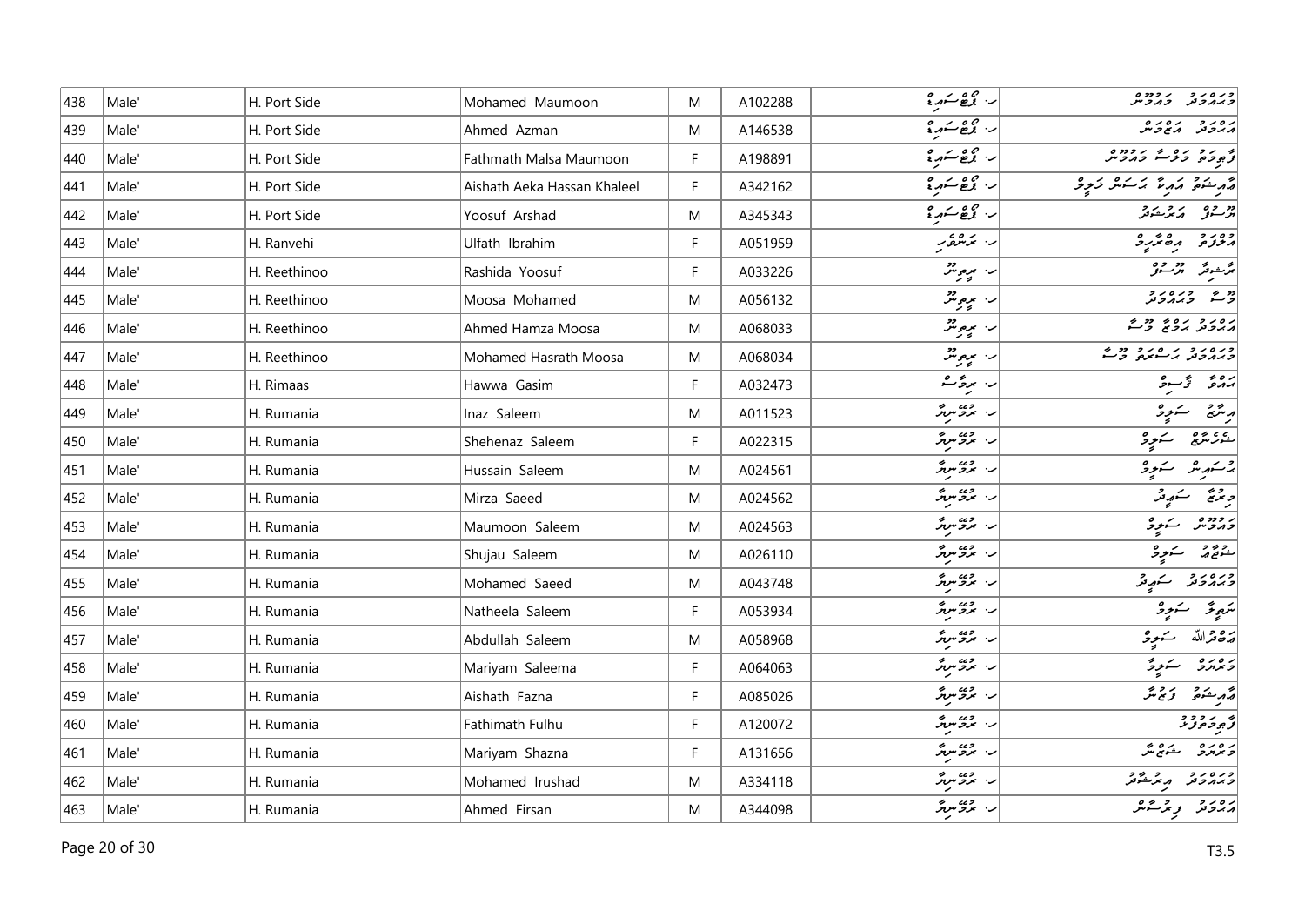| 464 | Male' | H. Rumania       | Junaina Moosa           | F  | A391323 | ر. بروسرد        | و بر مرکز و دیگر<br>م                                                                                |
|-----|-------|------------------|-------------------------|----|---------|------------------|------------------------------------------------------------------------------------------------------|
| 465 | Male' | H. Sandhaleege   | Zihuniyya Hussain       | F. | A012860 | ر. سەھەرىپە      | ي شهد شهر محمد شهر محمد بر                                                                           |
| 466 | Male' | H. Sandhaleege   | Saeed Ghina             | M  | A012956 | ر. ڪنگهڙموِرَ    | سنهپقر اربیگر                                                                                        |
| 467 | Male' | H. Sandhaleege   | Hassan Mughnee          | M  | A012957 | ر. سەھەرىپە      | ير شهر المحادثين                                                                                     |
| 468 | Male' | H. Sandhaleege   | Ahmed Ashraf            | M  | A012963 | ر. سەھەترىپەتى   | ره رو بر ۱۵ ره<br>پرېدن پر شوبرتی                                                                    |
| 469 | Male' | H. Sandhaleege   | Mohamed Hussain Didi    | M  | A024849 | ر. سەھەرىپە      | دره در در محرک میگیرد.<br>  در پردوند در محسن می                                                     |
| 470 | Male' | H. Sandhaleege   | Ahmed Zahir             | M  | A056789 | ر. سەنكەتلەر ئ   | أرور و المج بالمجر                                                                                   |
| 471 | Male' | H. Sandhaleege   | Aminath Hanan           | F  | A132488 | ر. سەھەرىپە      | أأترجم بمترس                                                                                         |
| 472 | Male' | H. Sandhaleege   | Aminath Shaiha Ashraf   | F. | A349925 | ر. سەھەرىپە      | أدويتهم خيرة أرشيز                                                                                   |
| 473 | Male' | H. Sea Side      | MOHAMED ALI JANAH       | M  | A003299 | ر، سېرسكوره<br>م | ورەرو كەي قاشر                                                                                       |
| 474 | Male' | H. Sea Side      | Hussain Ali Sinan       | M  | A032501 | ر. سېپىتىر ۋ     | <mark>جسٹوریٹر وزمیر سویٹریٹر</mark>                                                                 |
| 475 | Male' | H. Sea Side      | Ahmed Ali Sawad         | M  | A064915 | ر، سەسكەر ؟      | بره د د پر سرور                                                                                      |
| 476 | Male' | H. Sea Side      | Dr. Aishath Ali Naaz    | F  | A064916 | ر، سەستەر ج      | برەر<br>ئام ئەرگىرىشى مەر شى                                                                         |
| 477 | Male' | H. Sea Side      | Ibrahim Ali Mirza       | M  | A100623 | ر، سېرسىدە       | رە ئەر ئە ئە ئە                                                                                      |
| 478 | Male' | H. Sea Side      | Aminath Ali Mariya      | F  | A101949 | ر، سەسكەر ؟      | أأوسكم أأوا ومجرار                                                                                   |
| 479 | Male' | H. Sea Side      | Hassan Ibrahim          | M  | A131985 | ر، سېپىتىر ۋ     | برَسَكَ رِهْبُرِ دِ                                                                                  |
| 480 | Male' | H. Sea Side      | KHADHYJA NAUSHYN JANAH  | F  | A143848 | ر، سېرسىدە       | زَمِرِجٌ سَمَدٌ شِهْرٌ ۾َسَّرَبُ                                                                     |
| 481 | Male' | H. Sea Side      | AHMED JASIM JANAH       | M  | A143849 | ر، سوسکورهٔ<br>پ | والملاحظ المسوح المحامد                                                                              |
| 482 | Male' | H. Sea Side      | Ayesha Nurain Janah     | F  | A143850 | ر، سوسکورهٔ<br>پ | م الله علم الله علم الله علم الله عليه الله عليه الله عليه الله عليه الله عليه الله عليه الله عليه ا |
| 483 | Male' | H. Sea Side      | Mariyam Dhaaniya        | F  | A164631 | ر، سېپىتىر ۋ     | גפגם הצייטת                                                                                          |
| 484 | Male' | H. Seagullge     | Aminath Shirani Naeem   | F  | A050429 | ار، سوروی<br>——  | أأدمته سركرس مكرد                                                                                    |
| 485 | Male' | H. Seagullge     | Mariyam Rasheeda        | F  | A054801 | ر، سوره ده<br>س  | د ۵ ر ۵ سر شونگر                                                                                     |
| 486 | Male' | H. Seagullge     | Aishath Shanoodha Naeem | F  | A077325 | ر. سوژگود        | أقهر شوقه الشوائد التميز                                                                             |
| 487 | Male' | H. Seagullge     | Fathmath Adam           | F  | A214984 | ر، سوژگور        | تحجو فرقع المرادمي                                                                                   |
| 488 | Male' | H. Seagullge     | Mohamed Shaugee Waheed  | M  | A382257 | ر. سوڭ قرى       | ورەرو ئەدىپە كەرد                                                                                    |
| 489 | Male' | H. Shahee Manzil | Shaheeda Ahmed          | F  | A051437 | ار. خې ډکرموګ    | شرید ره دو                                                                                           |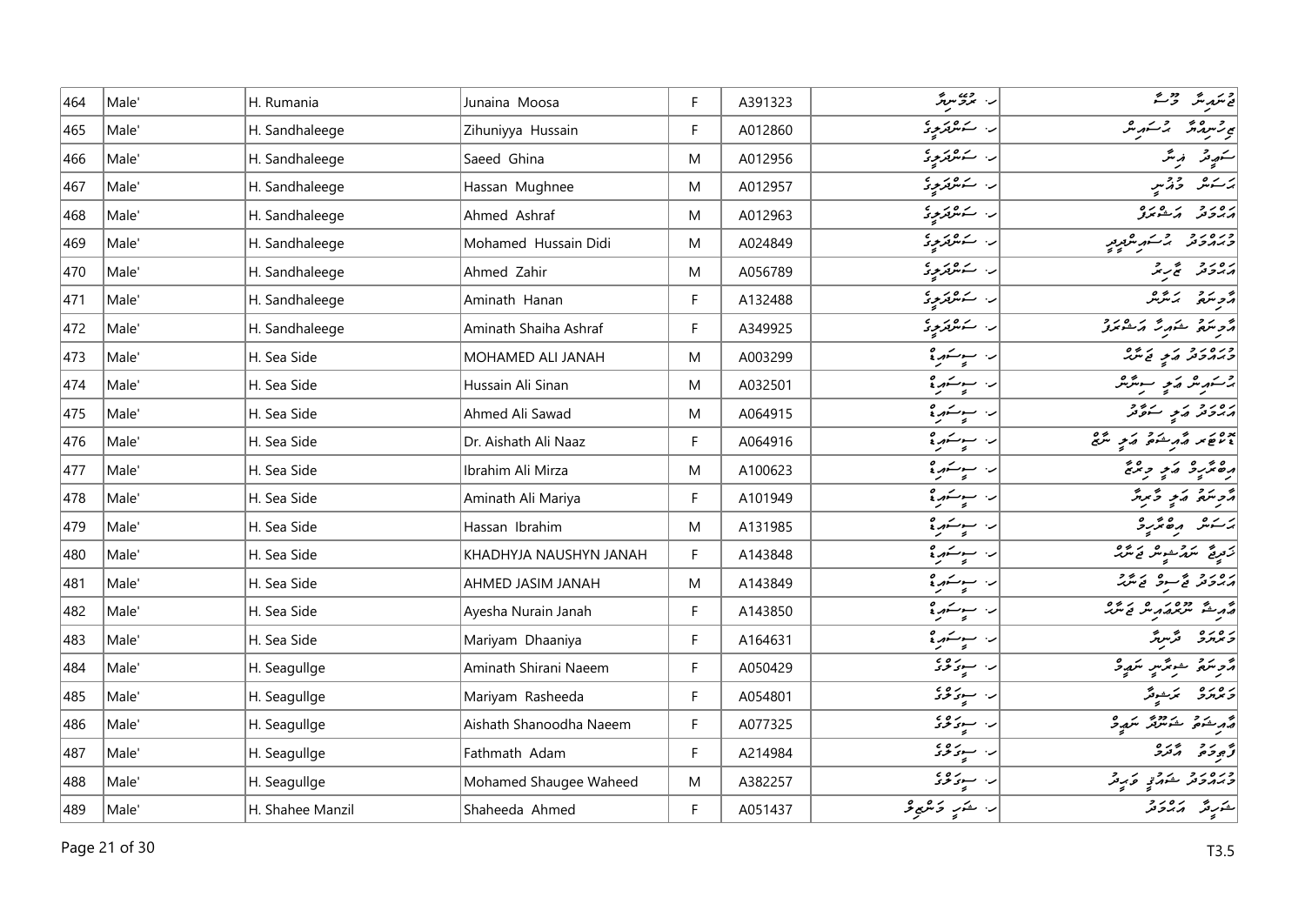| 490 | Male' | H. Shahee Manzil           | Aminath Vijna Mohamed   | F  | A056181 | ر. خې ډنرېږو                  | أثر شهر وره در در د                                                                                            |
|-----|-------|----------------------------|-------------------------|----|---------|-------------------------------|----------------------------------------------------------------------------------------------------------------|
| 491 | Male' | H. Shahee Manzil           | Hussain vijaan Mohamed  | M  | A056182 | $  \cdot  $ ب ڪي وَسُمِو      | أبر مستهر مردح مقروح وبرو وراح                                                                                 |
| 492 | Male' | H. Shahee Manzil           | Ibrahim Juman Mohamed   | M  | A056184 | ر. ڪئي وَنتَرْبوتَر           | ره نژرد و دره دره در                                                                                           |
| 493 | Male' | H. Shahee Manzil           | Aishath Jinaan Mohamed  | F. | A056185 | $  \cdot  $ ب ڪي وَسُمِو      | أثمر شوه و سرسر و رور و                                                                                        |
| 494 | Male' | H. Shahee Manzil           | Mohamed Zuhair          | M  | A056186 | ر. خېر ډممبرو                 | ورەرو وزېر                                                                                                     |
| 495 | Male' | H. Shahee Manzil           | Aishath Ismail          | F  | A113091 | ر. خې وگړونو                  | أقهر شنعتي وسنتركون                                                                                            |
| 496 | Male' | H. Sheereen Villa Number 2 | Hassan Mohamed          | M  | A025822 | ر. ھېرسرونځ سکره څخه 2        | ير يمش وره د و                                                                                                 |
| 497 | Male' | H. Sheereen Villa Number 2 | HASSNAIN HASSAN MOHAMED | M  | A159515 | ر. ھېرسرونځ سرسرتمکر 2        | ي کے سکر سی کرے تھے جاتا ہے جاتا ہے جاتا ہے جاتا ہے کہ اس کے بات کے بات کے بات کے بات کے بات کے بات کے بات کے  |
| 498 | Male' | H. Sheereen Villa Number-1 | Ibrahim Mohamed         | M  | A042317 | ر. خوبرمكرو قريكر مركز من 1-2 | دە ئەرە دىرەرد                                                                                                 |
| 499 | Male' | H. Sheereenu Villa         | Ismail Mohamed          | M  | A048100 | ر، ڪومرسروگر                  | أرجعتم ويده ورود                                                                                               |
| 500 | Male' | H. Sheereenu Villa         | Mariyam Fulhu           | F. | A048703 | ر. ھومرىترە ئۇ                | ر ه ر ه د د<br><del>د</del> بربرو تر تر                                                                        |
| 501 | Male' | H. Thilavilu               | Aishath Nishfa          | F. | A050563 | ر ، مومۇمۇقم                  | وكركو المراشوق                                                                                                 |
| 502 | Male' | H. Thilavilu               | Hassan Shaheen          | M  | A085827 | ر . مومۇمۇقر                  | برسك مقريثه                                                                                                    |
| 503 | Male' | H. Thilavilu               | Aminath Shiuny Sameer   | F  | A138329 | ر. مومۇمۇمۇ                   | أدوسكم سرارس سكور                                                                                              |
| 504 | Male' | H. Thilavilu               | Maryam Shanee Sameer    | F  | A138330 | ر ، مومۇمۇقم                  | د وبرو گوهر کوچر                                                                                               |
| 505 | Male' | H. Thilavilu               | Asifa Ibrahim           | F  | A218305 | ر ، مومۇمۇقم                  | ۇسوژ مەھمەرد                                                                                                   |
| 506 | Male' | H. Thilavilu               | Aishath Amaany Sameer   | F. | A307705 | ر. موځوځ                      | أم أمر شده أمركت سكو مركز                                                                                      |
| 507 | Male' | H. Thilavilu               | Ahmed Aiham Anwar       | M  | A351932 | ر . موځونځ                    | גם ג' ג' ג' כ" ג' היינות היינות היינות היינות היינות היינות היינות היינות היינות היינות היינות היינות היינות ה |
| 508 | Male' | H. Thilavilu               | Mohamed Saain Shaheen   | M  | A360101 | ر و و و و                     | ورەرو بەرش ھەر                                                                                                 |
| 509 | Male' | H. Thilavilu               | Hawwa Zainy Sameer      | F. | A371668 | ر . موځونځ                    | روځ <sub>تم</sub> رس شوید                                                                                      |
| 510 | Male' | H. Thilavilu               | Mohamed Zain Sameer     | M  | A373170 | ر ، مومَومِ وُ                | ورەرو برېر سوپر                                                                                                |
| 511 | Male' | H. Thiyara                 | Ahmed Sunil             | M  | A034164 | ر، مورد تنگه                  | رەر ئەربۇ                                                                                                      |
| 512 | Male' | H. Thiyarafaiy             | Aishath Shimani         | F  | A043799 | ر . په پر ټرو په              | ۇرمۇمۇس ھوقەس                                                                                                  |
| 513 | Male' | H. Thiyaramaa              | Fathimath Shiraani      | F  | A043798 | ر ، جەمزىمەدىخ                | ۇ بردە ھەمگىر<br>كەبرىق ھەمگىر                                                                                 |
| 514 | Male' | H. Thiyaramoo              | Aminath Shaan           | F  | A043428 | ה החמב                        | ا مجمع مرد<br>المرسم مرد<br>ے مگر م <i>گر</i>                                                                  |
| 515 | Male' | H. Veymui Villa            | Ahmed Abdulla           | M  | A024045 | ر ، ءُدە دە د                 | أم بحر من من الله                                                                                              |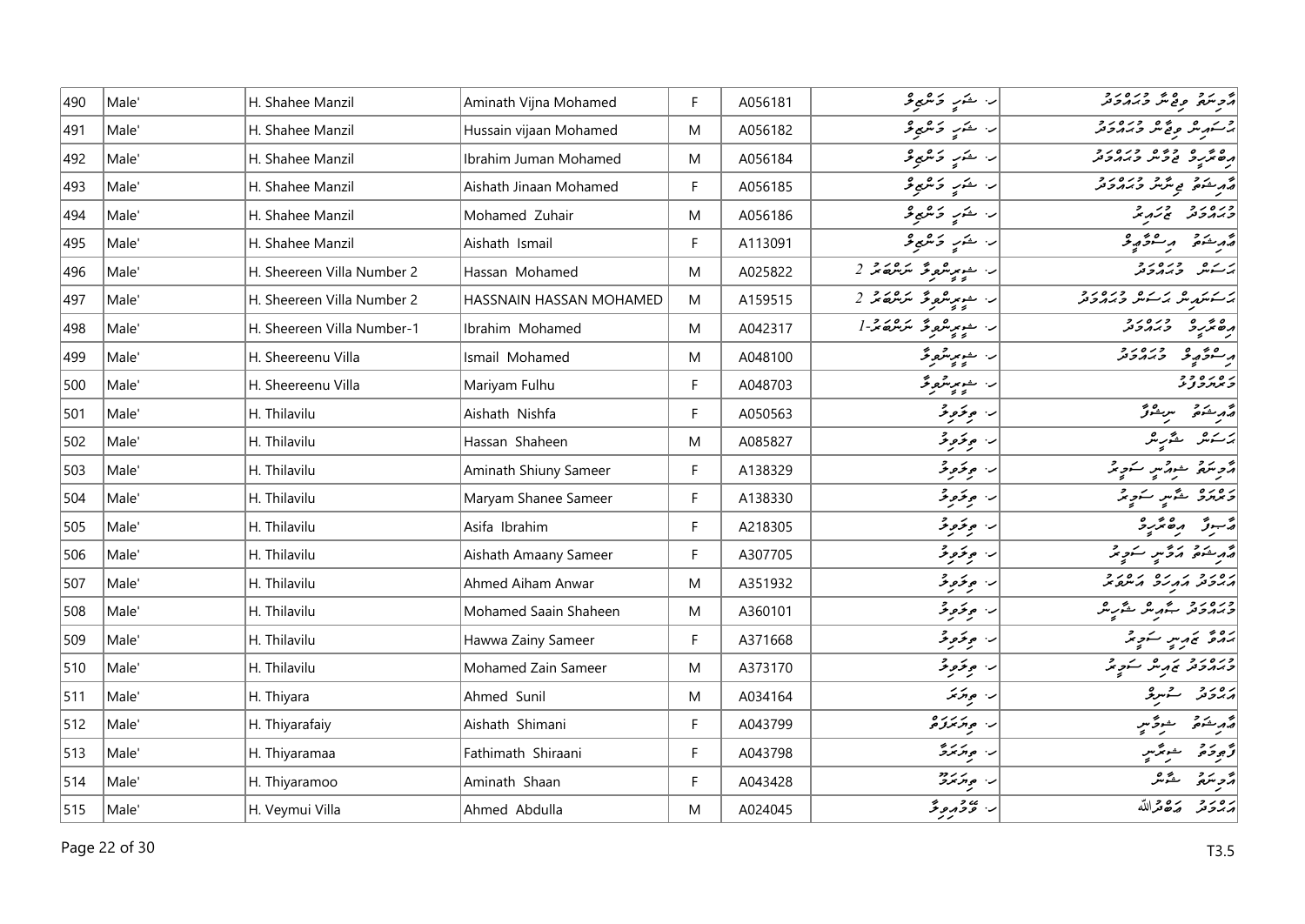| 516 | Male' | H. Veymui Villa | Yoosuf Abdulla             | M  | A025993 | ر. ، ء و مرو تر<br>ر ر                                                | ەھەراللە<br>در مره<br>مرگسه نو            |
|-----|-------|-----------------|----------------------------|----|---------|-----------------------------------------------------------------------|-------------------------------------------|
| 517 | Male' | H. Veymui Villa | Abdulla Ali                | M  | A032537 | ر به ۶۵ و گ                                                           | <mark>صر چو</mark> الله<br>ەرىر           |
| 518 | Male' | H. Veymui Villa | Mohamed Abdulla            | M  | A032963 | ر. ءُ دُمرو پُر                                                       | وره دو ره دالله                           |
| 519 | Male' | H. Veymui Villa | Hussain Abdulla            | M  | A035083 | ~ ءٌ د مره دُ                                                         | 2 كورىش وكافترالله                        |
| 520 | Male' | H. Veymui Villa | Jailam Ahmed               | M  | A098283 | ر به ۶۵ و گ<br>- -                                                    | أيے پر بحر کے برائے دیکھ کر ا             |
| 521 | Male' | H. Veymui Villa | Ismail Abdulla             | M  | A120921 |                                                                       | أرجع ومحصوص وكالحقاللة                    |
| 522 | Male' | H. Veymui Villa | Mifzaal Mohamed            | M  | A144836 | ~ ٷڎږوِدٌ                                                             | و ره ر د<br>رنگرونر<br>  د ژ ځ ژ          |
| 523 | Male' | H. Veymui Villa | Mohamed Fazeel             | M  | A150512 | ر به ۶۵ و گ<br>- -                                                    | ورەرو تەنبىر                              |
| 524 | Male' | H. Veymui Villa | Hussain Fathyn Ismail      | M  | A167002 | ر. ٷڎږوڅ                                                              | جۇ سەر سىر ئۇ بەس بەر سىر ئەر بۇ ئە       |
| 525 | Male' | H. Veymui Villa | Aishath Maisharath Mohamed | F. | A333441 | ب <sup>. ن</sup> ەقەم <i>بە</i> رىگە<br> ب <sup>. ئ</sup> ەقەم بەرىگە | د در در در در در در در د                  |
| 526 | Male' | H. Viola        | Sara Shafiu                | F. | A151497 | ر٠ ودگر                                                               | ستهر شوره                                 |
| 527 | Male' | H. White Land   | Fathimath Azmath           | F. | A043268 | ر. كەرھۇسى                                                            | پر و پر و<br><i>ه</i> خوخ ح<br>نځ ج څخه د |
| 528 | Male' | H. White Land   | Ibrahim Saaidh             | M  | A125237 | ربہ مردم میں وہ                                                       | رە ئۆر ۋ<br>ستور تد<br>$\leq$ $\geq$      |
| 529 | Male' | H. White Land   | Abdulla Shahid             | M  | A125244 | ر که ۱۳۶۴ وه                                                          | پر ۱۵ قرالله<br>ستەرىر                    |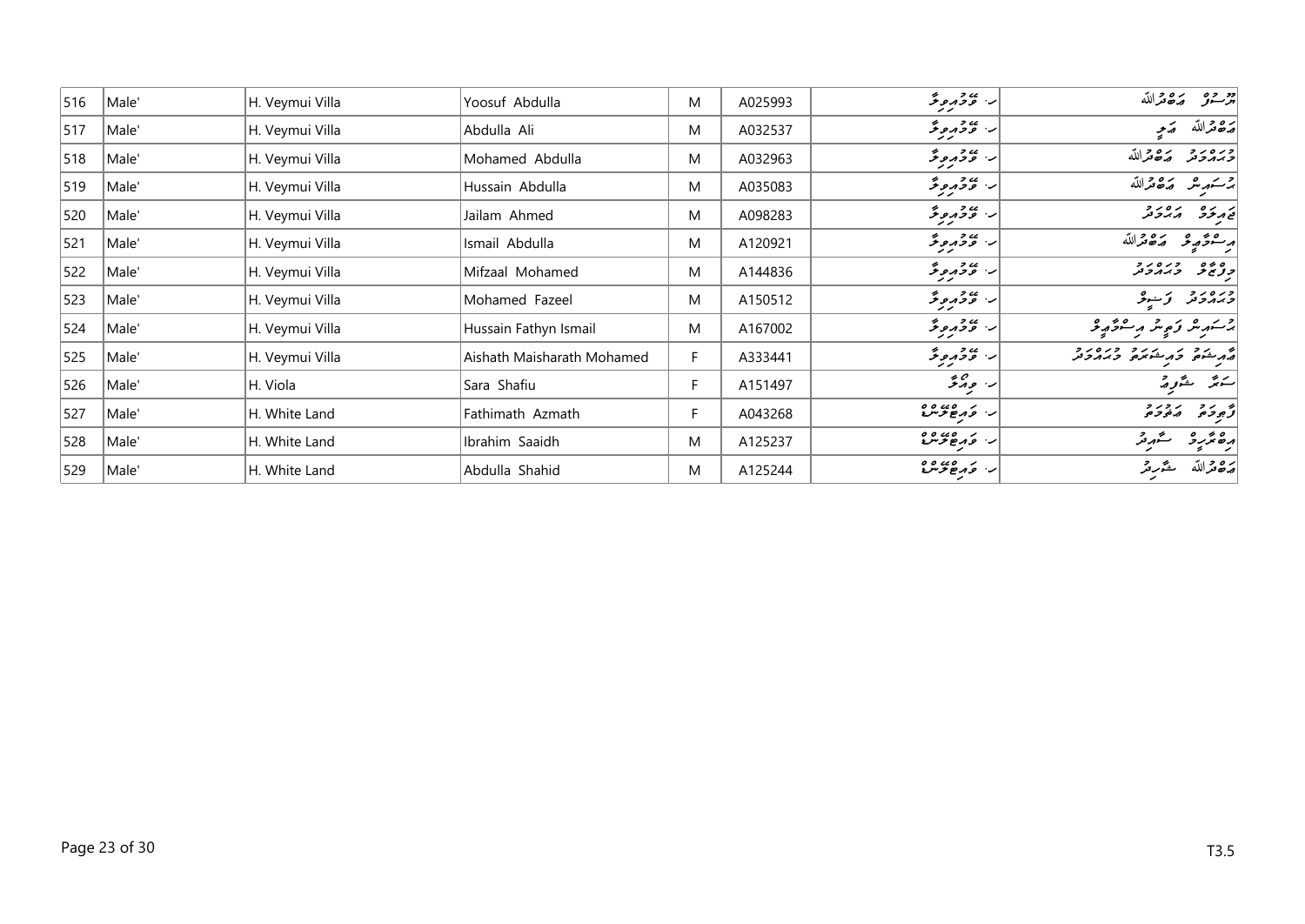## *w7qAn8m?sCw7mRo>u;wEw7mRw;sBo<*

| ' مرمر | 'يئرىثر: |
|--------|----------|
|        |          |
|        |          |
|        |          |

## *w7q9r@w7m>sCw7qHtFoFw7s;mAm=q7w7qHtFoFw7s;*

| يئرمىش: | $^{\circ}$<br>. سر سر<br>$\cdot$ | $\circ$ $\sim$<br>-- | يئرمثر |
|---------|----------------------------------|----------------------|--------|
|         |                                  |                      |        |
|         |                                  |                      |        |
|         |                                  |                      |        |

| $\frac{2}{n}$ | $^{\circ}$ | $\frac{2}{n}$ | $^{\circ}$<br>سرسر. |
|---------------|------------|---------------|---------------------|
|               |            |               |                     |
|               |            |               |                     |
|               |            |               |                     |

| ىرتىر: | 。<br>سر سر | .,<br>مرسر |
|--------|------------|------------|
|        |            |            |
|        |            |            |
|        |            |            |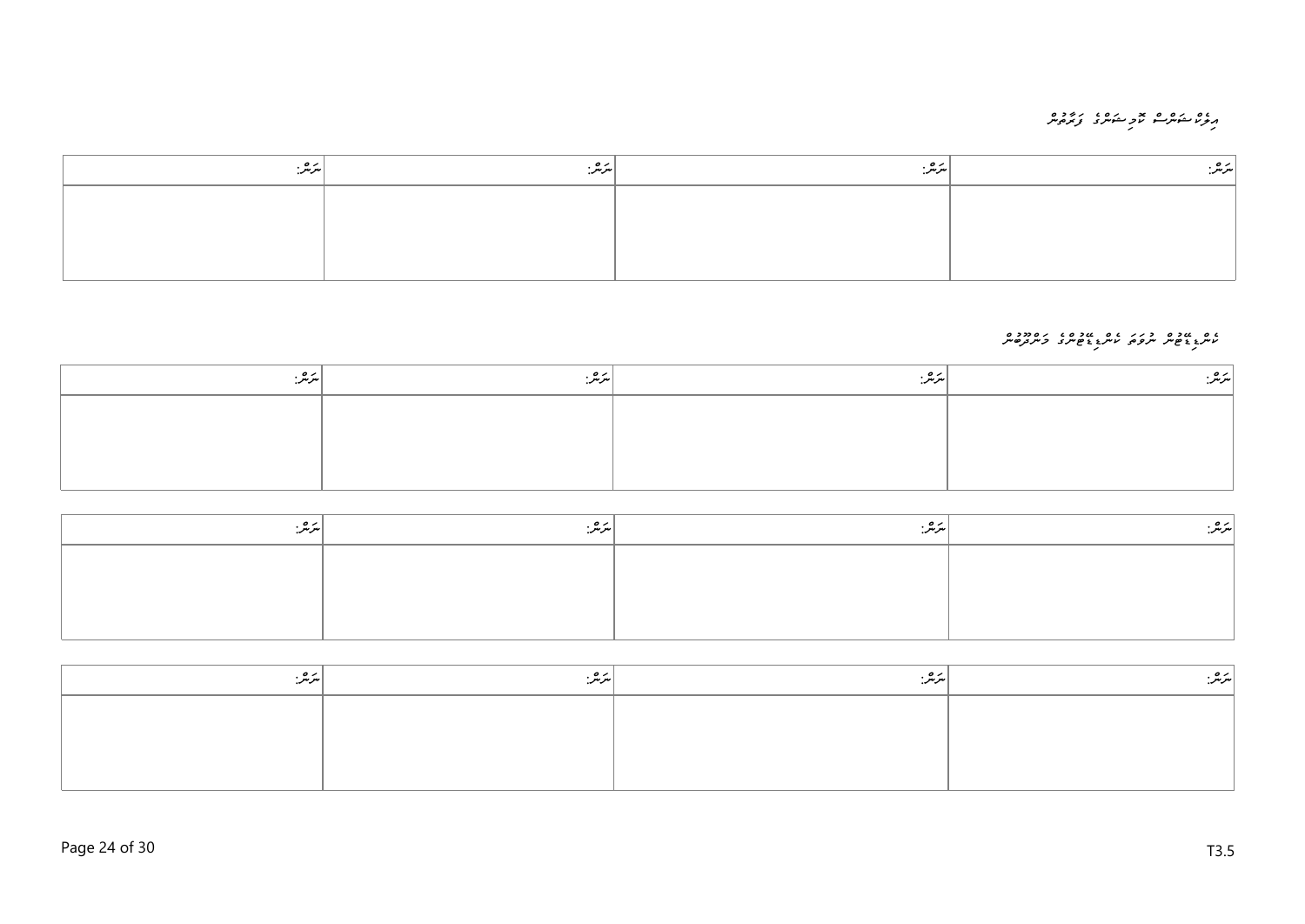| يره. | ο. | ا ير ه |  |
|------|----|--------|--|
|      |    |        |  |
|      |    |        |  |
|      |    |        |  |

| <sup>.</sup> سرسر. |  |
|--------------------|--|
|                    |  |
|                    |  |
|                    |  |

| ىئرىتر. | $\sim$ | ا بر هه. | لىرىش |
|---------|--------|----------|-------|
|         |        |          |       |
|         |        |          |       |
|         |        |          |       |

| 。<br>مرس. | $\overline{\phantom{a}}$<br>مر سر | يتريثر |
|-----------|-----------------------------------|--------|
|           |                                   |        |
|           |                                   |        |
|           |                                   |        |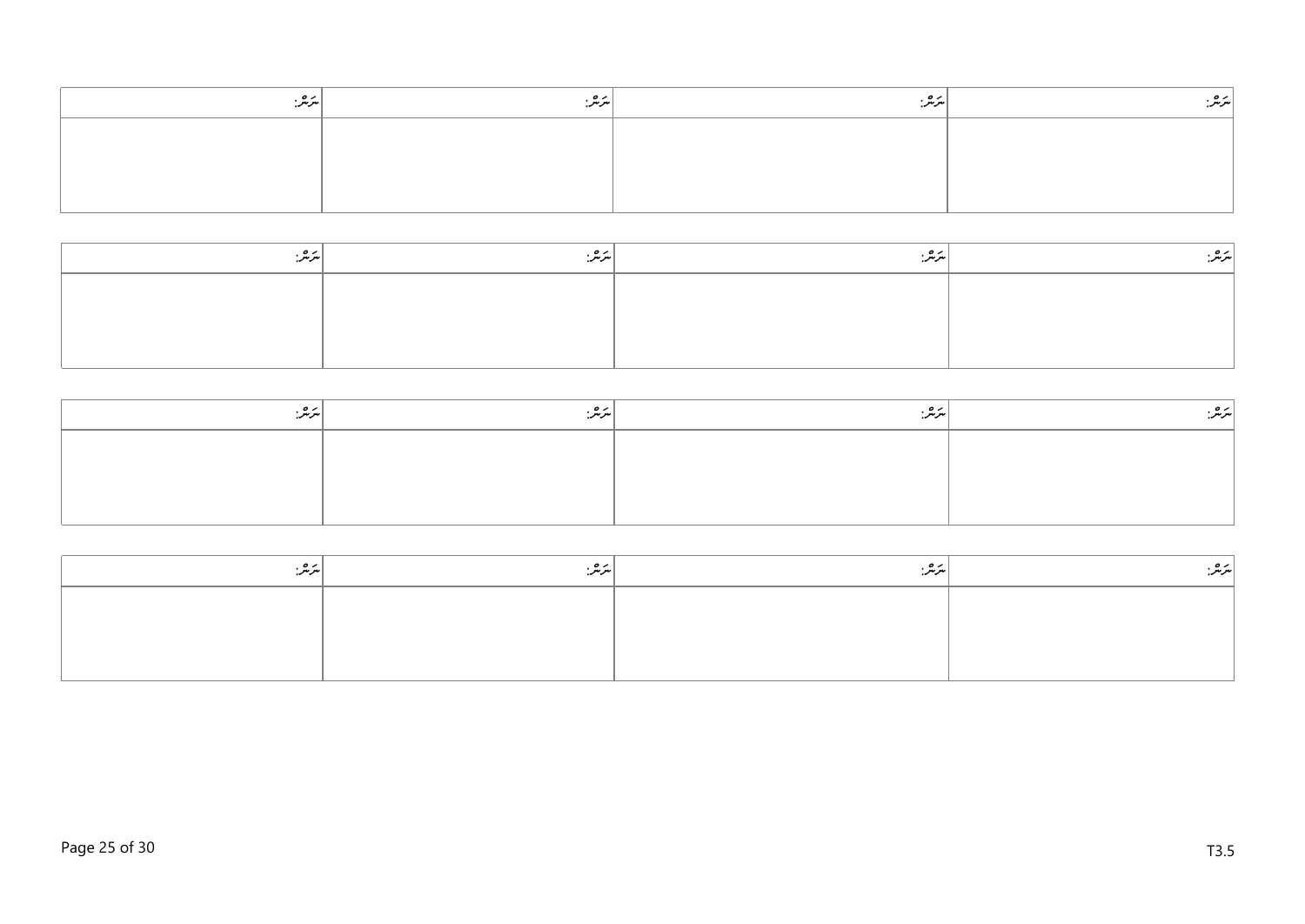| ير هو . | $\overline{\phantom{a}}$ | يرمر | اير هنه. |
|---------|--------------------------|------|----------|
|         |                          |      |          |
|         |                          |      |          |
|         |                          |      |          |

| ىر تىر: | $\circ$ $\sim$<br>" سرسر . | يبرحه | o . |
|---------|----------------------------|-------|-----|
|         |                            |       |     |
|         |                            |       |     |
|         |                            |       |     |

| انترنثر: | ر ه |  |
|----------|-----|--|
|          |     |  |
|          |     |  |
|          |     |  |

|  | . ه |
|--|-----|
|  |     |
|  |     |
|  |     |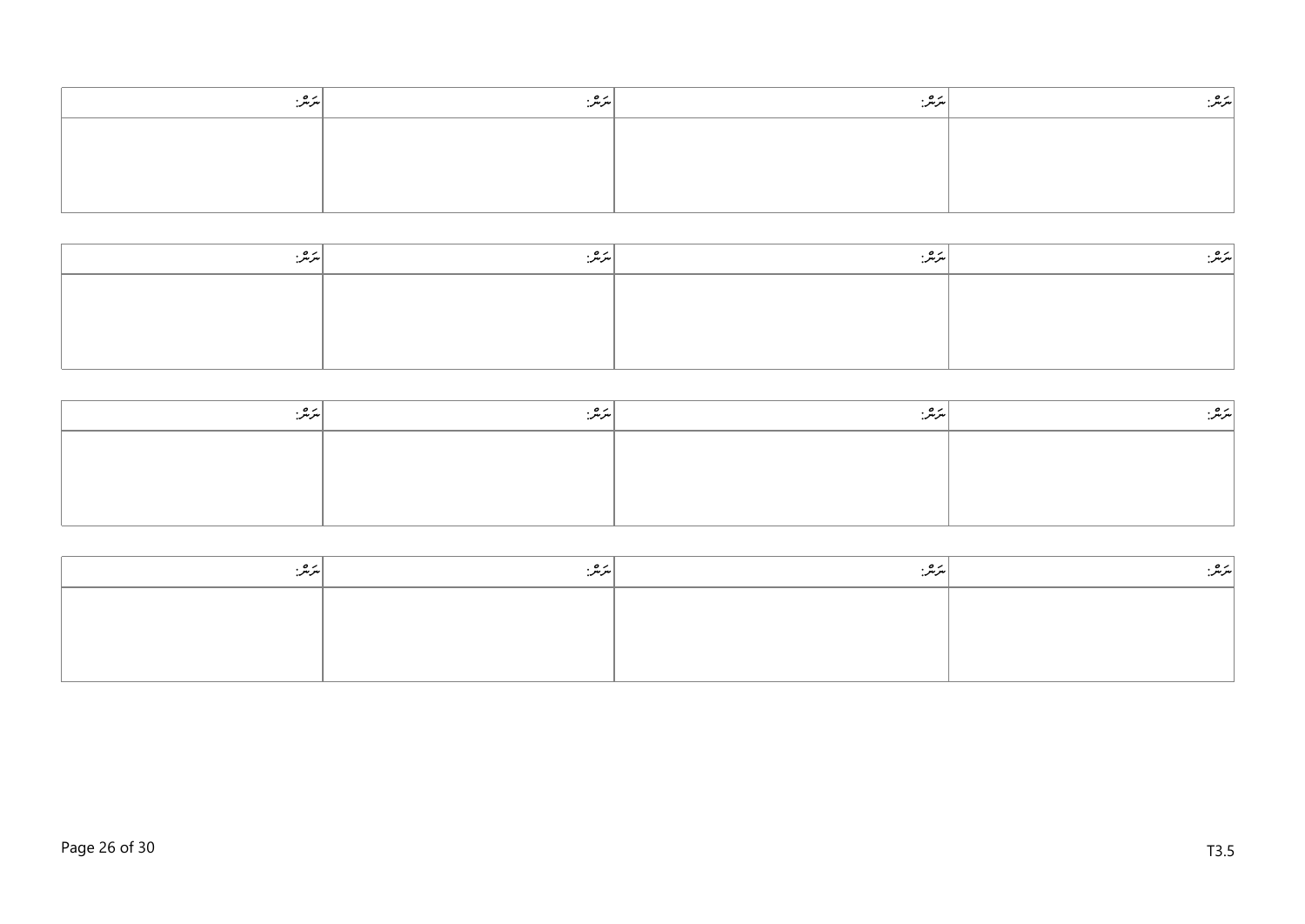| ير هو . | $\overline{\phantom{a}}$ | يرمر | اير هنه. |
|---------|--------------------------|------|----------|
|         |                          |      |          |
|         |                          |      |          |
|         |                          |      |          |

| ئىرتىر: | $\sim$<br>ا سرسر . | يئرمثر | o . |
|---------|--------------------|--------|-----|
|         |                    |        |     |
|         |                    |        |     |
|         |                    |        |     |

| كترنثر: | 。 | 。<br>سرسر. | o <i>~</i> |
|---------|---|------------|------------|
|         |   |            |            |
|         |   |            |            |
|         |   |            |            |

|  | . ه |
|--|-----|
|  |     |
|  |     |
|  |     |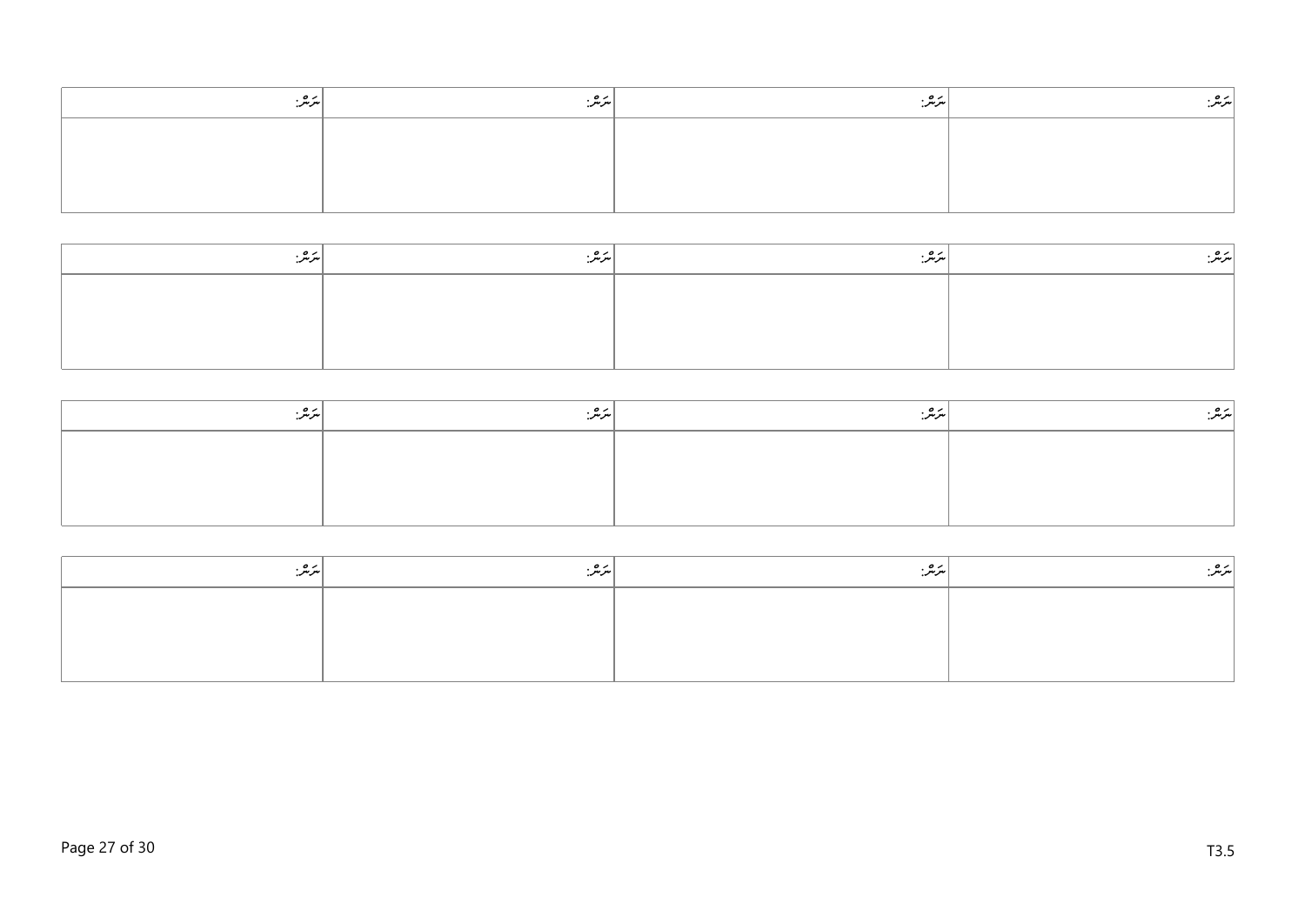| $\cdot$ | ο. | $\frac{\circ}{\cdot}$ | $\sim$<br>سرسر |
|---------|----|-----------------------|----------------|
|         |    |                       |                |
|         |    |                       |                |
|         |    |                       |                |

| ايرعر: | ر ه<br>. . |  |
|--------|------------|--|
|        |            |  |
|        |            |  |
|        |            |  |

| بر ه | 。 | $\sim$<br>َ سومس |  |
|------|---|------------------|--|
|      |   |                  |  |
|      |   |                  |  |
|      |   |                  |  |

| 。<br>. س | ىرىىر |  |
|----------|-------|--|
|          |       |  |
|          |       |  |
|          |       |  |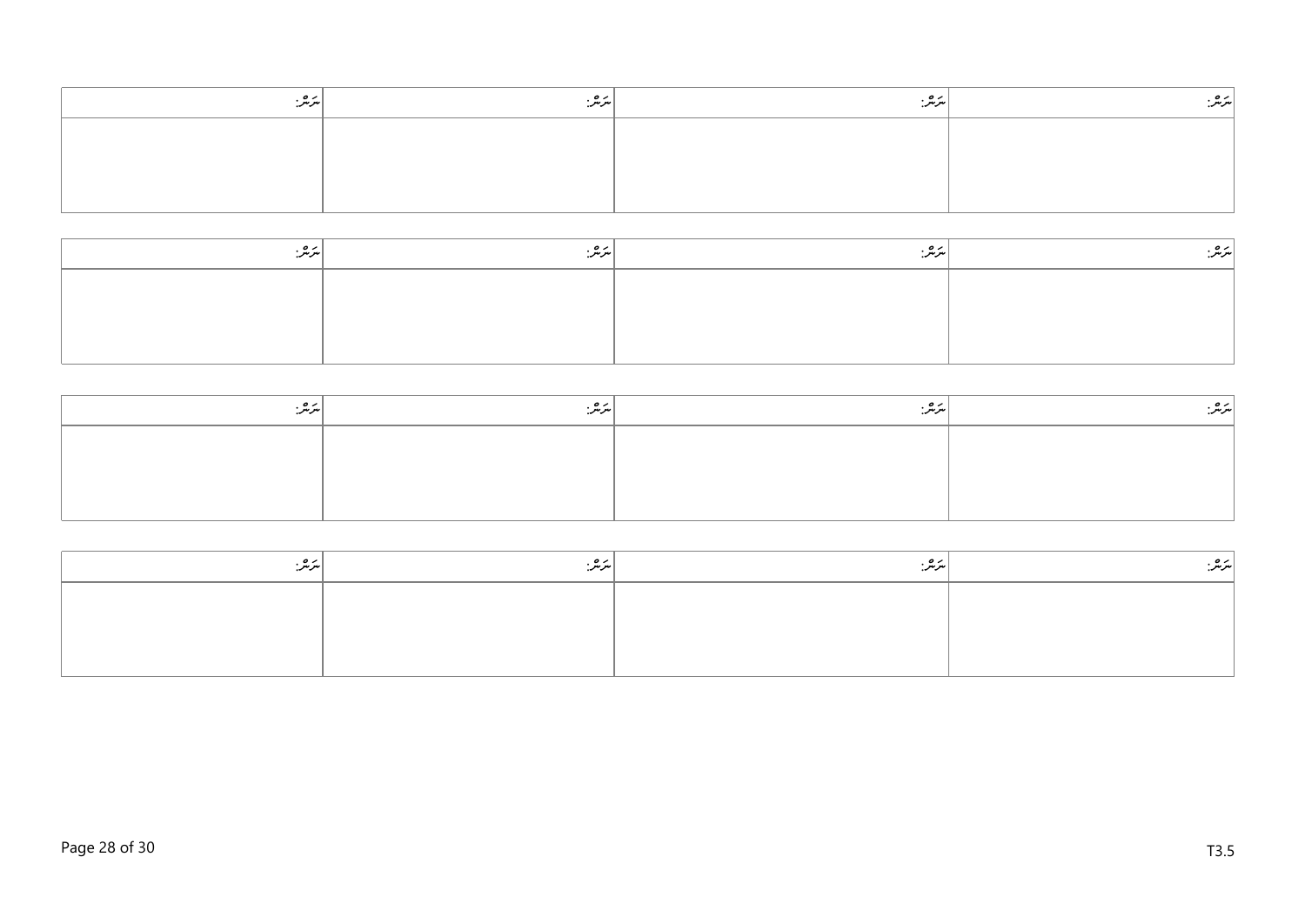| ير هو . | $\overline{\phantom{a}}$ | يرمر | لتزمثن |
|---------|--------------------------|------|--------|
|         |                          |      |        |
|         |                          |      |        |
|         |                          |      |        |

| ىر تىر: | $\circ$ $\sim$<br>" سرسر . | يبرحه | o . |
|---------|----------------------------|-------|-----|
|         |                            |       |     |
|         |                            |       |     |
|         |                            |       |     |

| انترنثر: | ر ه |  |
|----------|-----|--|
|          |     |  |
|          |     |  |
|          |     |  |

|  | . ه |
|--|-----|
|  |     |
|  |     |
|  |     |